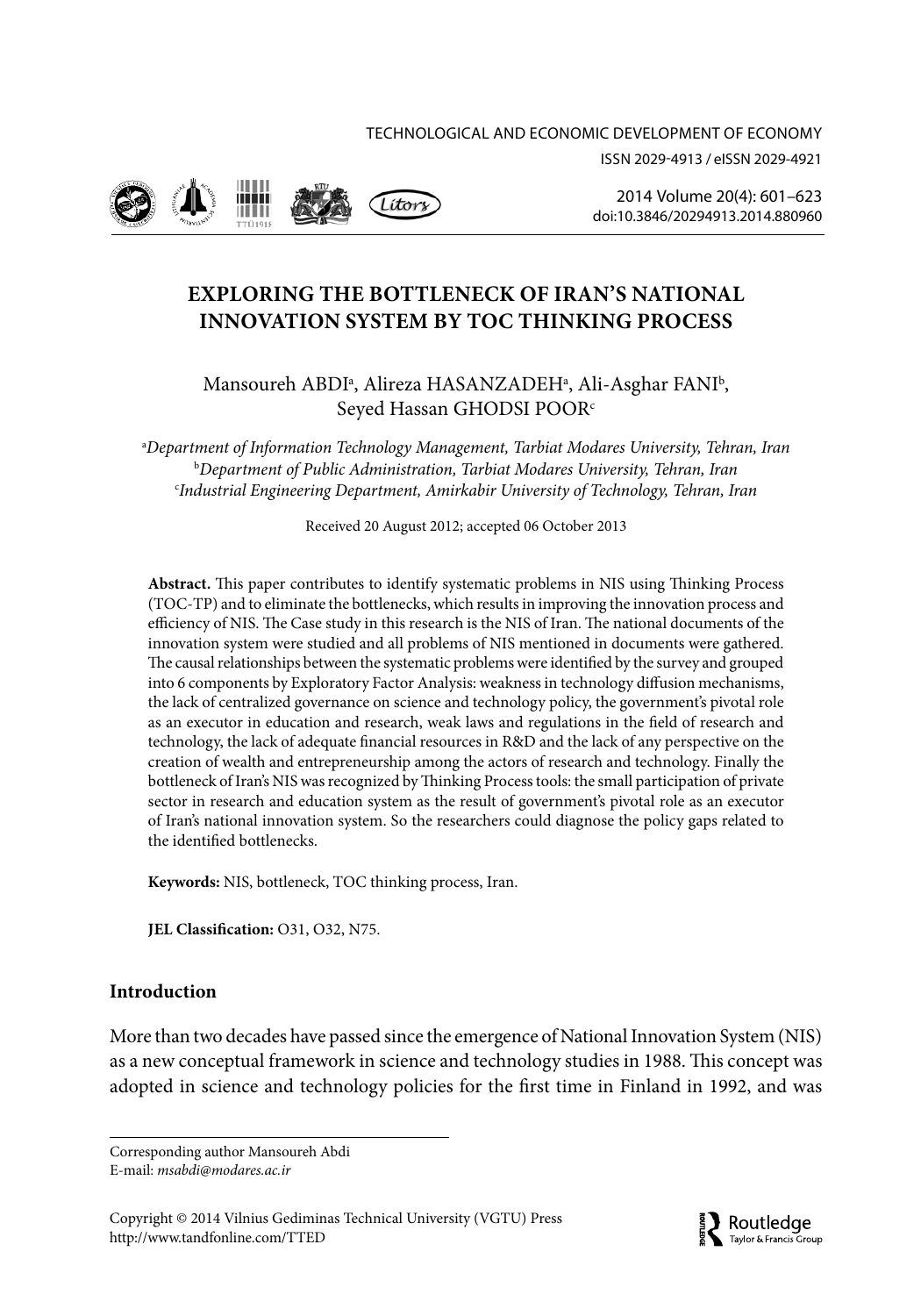mentioned as a tool for analysing the characteristics of the innovation process and guidance for policy makers (Sharif 2006). Following this trend, developing countries adopted this concept in their own science and technology policies However, the Porter and Stern's research in 2002 showed that improving the innovative capacity index has a direct positive impact on improving the competitiveness and GDP of countries (Porter, Stern 2002). This drew more attention to Innovation Systems as: "The network of institutions in the public and private sectors whose activities and interactions initiate, import, modify and diffuse new technologies" (Freeman 1987) at the national level. As Edquist has pointed out, "the institutional set-up related to innovation is one of the basic characteristics of NSI<sup>1</sup>s" (Edquist 1997). If the links and interactions among the components involved in the mechanisms of innovation process are not effective, systematic defects will appear. This is more evident in developing countries due to the weaknesses in institutional interactions that affect the capacity of economic actors in the production and acceptance of new technologies; and given the limited resources (especially financial and human) and the need to set priorities to development plans in these countries, systematic defects become even more important. Therefore, many research are done to strengthen and increase the efficiency of NIS. But based on the Edquist research about all the OECD researches on NIS, there is No exclusive pattern for a successful implementation of this system, so it's not possible to provide a model for testing NIS in an empirical way (Sharif 2006). In fact, the innovation system includes all the institutions involved in the chain: from idea generation to commercialization, and according to (Polenakovik, Pinto 2010): "System performance is often determined by the weakest link in the chain. This means that policy interventions should focus on the weaknesses".

Looking at the process of innovation at the corporate level will illuminate the issue (Fig. 1).



Fig. 1. Innovation process in corporate (Rothwell 1994)

If one of the rings in the chain of innovation process in corporate, such as prototype production, is weak (Fig. 1), the entire process from idea to product will be weak and no matter how well research and development is done there, it does not lead to manufacturing. Therefore, the overall performance of innovation process is affected by the system's bottleneck.

<sup>&</sup>quot;National System of Innovation" equals to NIS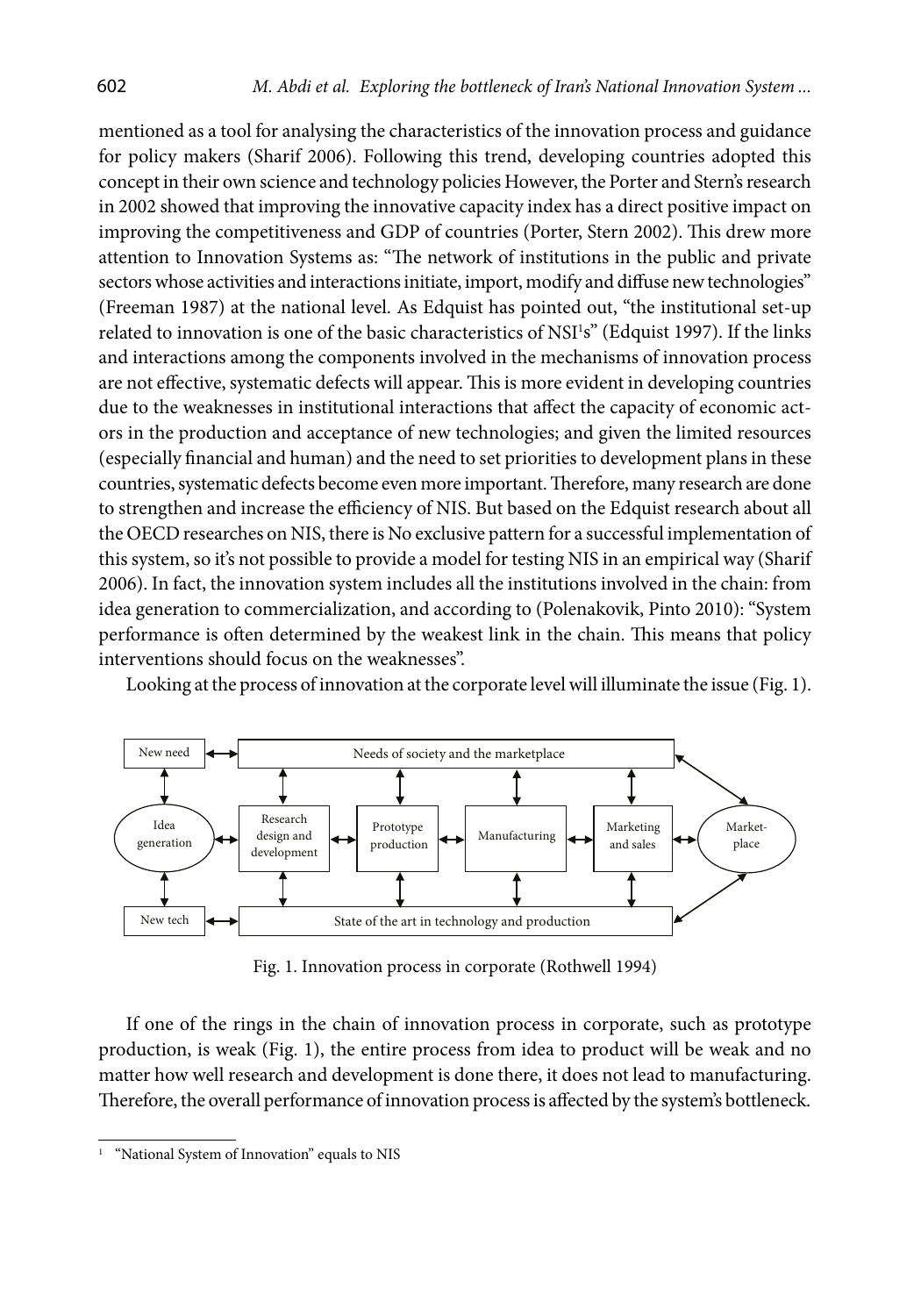The same syndrome can be generalized to the innovation system at the national level; but recognizing it would be very difficult. The analysis and diagnosis of the syndrome should be done systematically to promote the efficiency and effectiveness of the system. But research on systemic problems in NIS are scarce and mainly attempt to discuss the major problems in the system related to either the system's components individually. For example, (Lee, Park 2006) solely explore the contribution of R&D partnerships for a successful innovation in the middle part of Koreas' NIS, or in order to pay attention to the general system performance. As another example, Ghazinoory and Ghazinoori (2006) suggest some strategies to improve the performance of NIS in Iran using SWOT. These strategies have not considered the main bottlenecks of NIS, so most of them will only improve the performance of a single function without being able to improve the entire output of the innovation system in Iran. Furthermore, the limited financial resources must be distributed among all the mentioned strategies. Some other studies are mentioned in Table 1.

| Reference                       | Method                                                               | Result                                                                                                                                                                                                                                         |  |
|---------------------------------|----------------------------------------------------------------------|------------------------------------------------------------------------------------------------------------------------------------------------------------------------------------------------------------------------------------------------|--|
| Janszen,<br>Degenaars<br>(1998) | System<br>dynamics                                                   | In this paper, mechanisms of the innovation process were<br>modelled. They concluded that computer modelling may increase<br>human insight into the dynamics of the innovation process.                                                        |  |
| Nasierowski.<br>Arcelus (2003)  | Data<br>envelopment<br>analysis (DEA)                                | The authors of this paper compared NIS efficiency with<br>productivity, GDP and population in 45 countries using DEA<br>and several indicators.                                                                                                |  |
| Lee, Tunzelmann<br>(2005)       | System<br>dynamics                                                   | The paper developed a mathematical model for the national<br>innovation system of Taiwan using system dynamics and<br>concluded with some simulations of policy alternatives<br>confronting the Taiwanese government.                          |  |
| Abbasi et al.<br>(2011)         | Tobit and<br>Ordinary Least<br>Squares (OLS)<br>regression<br>models | In this paper, virtual index is proposed for measuring the<br>relative innovativeness of countries. It concluded that the<br>OLS regression model would better explain the changes in the<br>performance of innovation- inefficient countries. |  |
| Chaminade et al.<br>(2012)      | Hierarchical<br>factor analysis                                      | This paper provides a framework to identify systemic problems<br>using hierarchical factor analysis in a system<br>of innovation for Thailand.                                                                                                 |  |

Table 1. Some methods for assessing and improving the innovation system<sup>2</sup>

As shown in Table 1, the research focused on the general performance of NIS. While enhancing the performance of the whole innovation system requires heavy investment on all of the bottleneck and non-bottleneck stages, improving the performance depends only on the promotion of the bottleneck.

Theory of Constraints (TOC) is used to identify the Bottlenecks in the production line and Thinking Process (TP), as one of the TOC tools, is used to identify the constraints of management and policy as opposed to the physical limitations in the existing system.

<sup>&</sup>lt;sup>2</sup> Most of research have used survey and sent a questionnaire concerning the innovation system to the experts and analysed the results using statistical methods.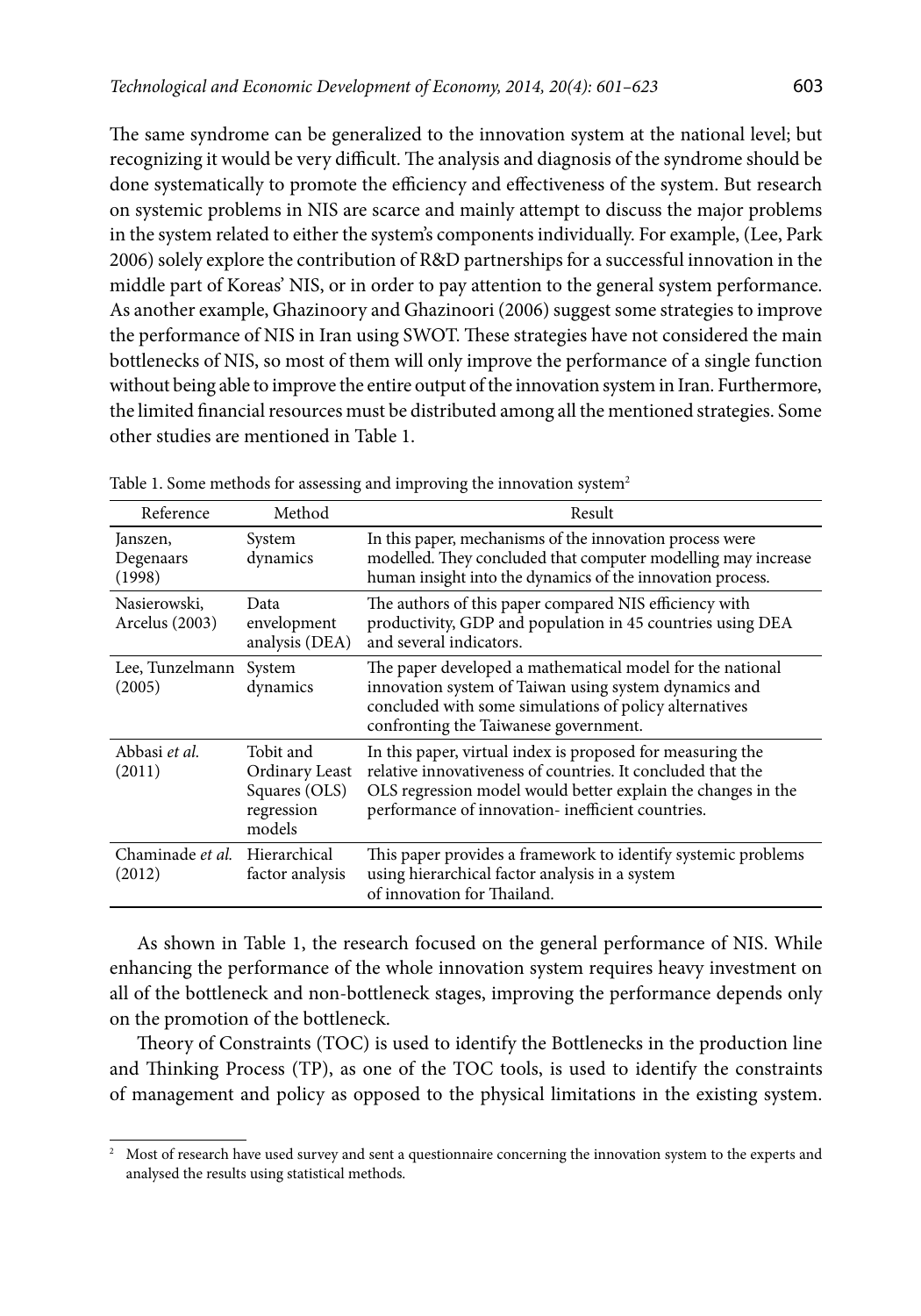TOC-TP approach contains the rigorous logic cause and effect rules in combination with the intuition and knowledge of the experts (Kim *et al.* 2008). Therefore this paper will try to use TOC-TP to identify systematic defects in NIS and to eliminate the bottlenecks which results in improving the innovation process and efficiency of NIS. The Case study in this research will be the NIS of Iran.

#### **1. Literature review**

#### **1.1. TOC thinking process**

The Theory of Constraints was first developed by Goldratt as a cause-and-effect logic tool. TOC views a system as a chain composed of many links that the strength of the chain is determined by the weakest link (Choe, Herman 2004). To use TOC as an applicable and practical theory, it should give appropriate responses to identify and to remove (or utilize) the system's constraints (Cox *et al.* 2005).

Three paradigms of TOC are logistic, global performance measures and thinking processes. There is a 5-Step process as the foundation for many of TOC's generic solutions (Cox *et al.* 2005): Step 1. Identify the constraint (the weakest link); Step 2. Decide how to exploit the constraint; Step 3. Subordinate and synchronize everything else to the above decisions; Step 4. Elevate the performance of the constraint; and Step 5. If in any of the above steps the constraint has shifted, go back to Step 1.

Goldratt believed that thinking process enables managers to tackle policy constraints by finding the answers to the basic questions relating to change – First: What to change? Second: What to change to? And third: How to cause the change? (Choe, Herman 2004).

The thinking process, which is part of the theory of constraints, leads to continuous improvement. In fact, the thinking process has been developed because, in addition to physical, there are managerial and political constraints in organizations; these constraints may be caused by applying inefficient patterns. It seems that TP is an appropriate starting point for identifying and removing the political constraints to improve the system's efficiency. In short, the thinking process in response to "what to change?", recommends identifying core conflict (constraint); in response to "what to change to?", recommends formulating a solution by injection into the system (change in the system); and in response to "how to cause the change?", recommends checking requirements of the proposed solutions.

Thinking process, in response to the above questions, makes use of five tools listed in Table 2.

Thinking process emphasized on improving and promoting the system's efficiency through resolving the managerial constraints. This led to use thinking process extensively in solving social and services problems. Research in this area discuss how TPs have been or could be applied to service sectors such as healthcare, education and public services (Kim *et al.* 2008).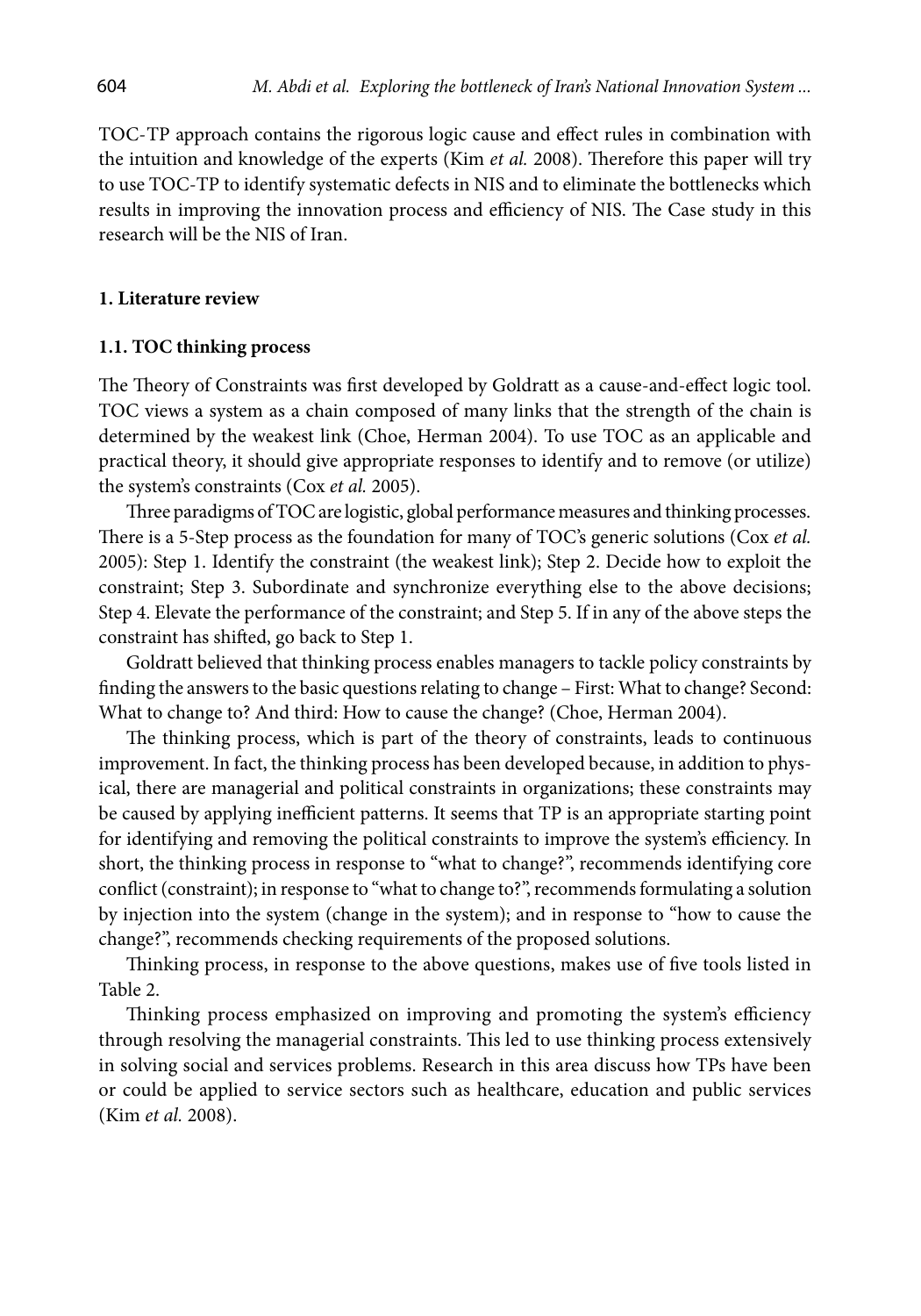| Question                                           | Tool                                       | Implementation steps                                                                                                                                                                                                                                           |
|----------------------------------------------------|--------------------------------------------|----------------------------------------------------------------------------------------------------------------------------------------------------------------------------------------------------------------------------------------------------------------|
| What to<br>change?<br>Identify the<br>Weakest Link | 1. Current<br><b>Reality Tree</b><br>(CRT) | - Identifying 5-10 UnDesirable Effects (UDEs); <sup>3</sup><br>- Relating the UDEs through a logical chain of cause-and-effect<br>to root causes:<br>- Identifying a core problem (weakest link) that eventually produces<br>70% or more of the system's UDEs. |
| What to<br>change to?                              | 2. Evaporating<br>Cloud (EC)               | - Clarifying the Core Conflict in the system;<br>- Creating solutions in which both sides win to develop the Desired<br>Effects (DE) as the primary solution.                                                                                                  |
| Design a<br>Stronger Link                          | Tree (FRT)                                 | 3. Future Reality - Converting the UDEs to DEs for testing the proposed solution;<br>- Executing the injections (lateral solutions) to minimize the new<br>UDEs arising from implementation of the primary solution.                                           |
| How to cause<br>the change?<br>Operationalize      | 4. Prerequisite<br>Tree (PrT)              | - Defining the Intermediate Objectives (IOs) to achieve the system's<br>GOAL:<br>$-$ Listing the obstacles to attain the IOs;<br>- Detecting the sequence of actions to overcome the obstacles.                                                                |
| this Stronger<br>Link into the<br>Chain            | 5. Transition<br>Tree (TrT)                | - Provide an action plan that set the actions step-by-step to reach the<br>goal (realizing the intermediate objectives identified in PrT);<br>- Providing a rationale for the implementation process;<br>- Coordinate the actions with the objectives.         |

Table 2. TP tools (Mabin 1999; Choe, Herman 2004)

#### **1.2. National Innovation System**

NIS is "the network of institutions in the public and private sectors whose activities and interactions initiate, import, modify and diffuse new technologies" (Freeman 1987) at the national level. Also, NIS is a framework to analyse factors forming technological innovations by considering the impact of national environmental factors (such as universities, financial and credit systems, public and private research institutes, and government policies) in addition to relationships and interactions between institutions.

Like the other systems of links, interactions and cooperative relationships between the components (the actors in the NIS) are not effective, systematic defects (or problems) will appear. Many studies have investigated the systematic defects and factors influencing the inefficient performance of innovation systems. Woolthuis provided a framework to determine where the system's bottlenecks lie and how they are addressed (which actors and failures) (Woolthuis *et al.* 2005). But as the authors said: the framework should further be tested in practice.

Generally all research proposed a set of principals in NIS but not necessarily the precise agreements and tools for testing the hypothesis (Edquist 2001).

In this paper, NIS problems regarding innovation policy approach is identified based on six functions (Chaminade, Edquist 2005): 1. Policy formulation; 2. Performing R&D; 3. Facilitating and financing, R&D; 4. Promotion of human resource development and mobility; 5. Technology diffusion; and 6. Promotion of technological entrepreneurship. The paper used thinking process as a systematic approach to identify the bottleneck of NIS.

<sup>&</sup>lt;sup>3</sup> UDEs are visible results that are negative in relation to the system's goal or the necessary conditions to achieve that goal. Most often UDEs reflect poor system performance and are symptomatic of one or two underlying systemic or core problems (Shoemaker, Reid 2005).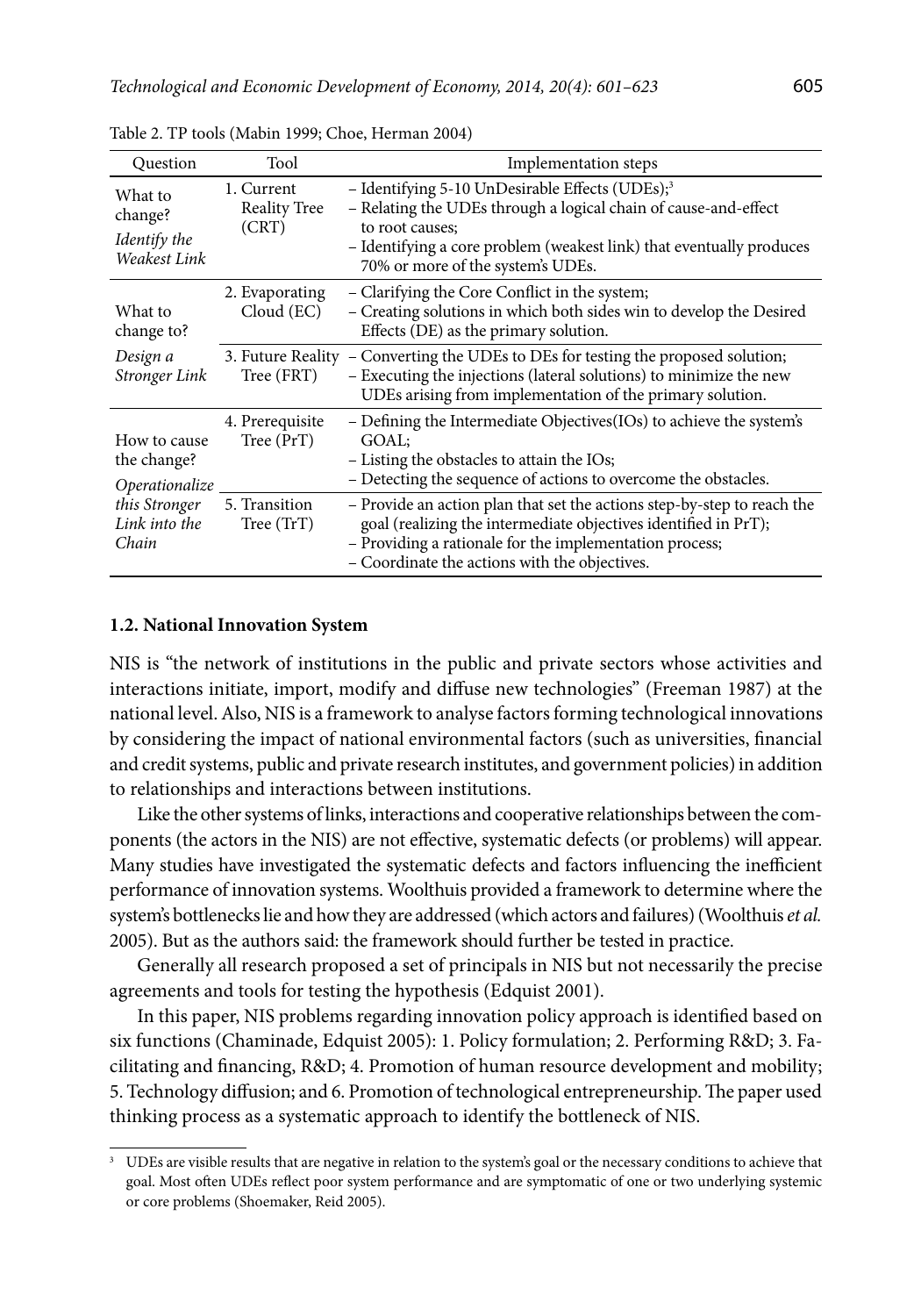### **1.3. TP application in NIS**

Although many researches have been done to diagnose the problems with NIS and its promotion in different countries, it is very interesting that they have scarcely ever looked at the problems of NIS in a systematic way. In other words, the innovation system which itself believes in multilateral interactions and interfaces between the components and institutions to develop innovation has rarely been studied systematically. Since changing and modifying any component of an innovation system, has positive and negative effects on components performance, these components cannot be individually modified. In fact, systematic view suggests that individual policy instruments applied in isolation are unlikely to have a dramatic impact on overall system performance (Polenakovik, Pinto 2010)*.* Therefore, a systematic approach is necessary to analyse comprehensively the discrepancies in the components and relationships in the national innovation systems.

The main goal of this paper is to present a method for performance improvement and promotion of the system. According to Goldratt's Theory of Constraints, improving the bottlenecks is the best strategy to promote the system performance (Goldratt 1994). This paper is identifying the bottlenecks of NIS in a systematic method, and providing some policies to remove them. So we face soft managerial and political Constraints.

The Literature on thinking process claims that TP tools pursue strict logic rules by using the precise cause-and-effect thinking and if combined with the intuition and knowledge of decision-makers can even solve complex problems in an efficient and effective way (Kim *et al.* 2008). Considering the kind of constraint in the system which is "political", TP could be applied. Besides, this tool focuses on the cause-and-effect relationship in a list of UDEs (and not on prioritizing, ranking or arranging UDEs ([Goldratt](http://www.amazon.com/Eliyahu-M.-Goldratt/e/B000APWH4C/ref=ntt_athr_dp_pel_1) 1994)). Therefore, it inclusively analyses all the identified problems in different parts of NIS.

Hitherto, many case studies and research on practical application of TP in various fields have been done (Kim *et al.* 2008):

- Business system in a single case organization for example (Choe, Herman 2004);
- Specific functional areas such as manufacturing and production, supply chain management and human resource management for example (Rahman 2002);
- Service sector such as healthcare, education and public services for example (Shoemaker, Reid 2005).

But we couldn't find a case of using TP at the national level. Therefore, this paper not only gives a new vision in analysing the problems in NIS, but is a practical experience of applying TP in a national case.

The methodological orientation is categorized Enhancement/multi-methodology. Because the paper aims to extend the understanding and use of TP principles by proposing the integration with other methodologies: Exploratory Factor Analysis is used for identifying and categorizing the NIS problems alongside experts' idea. This integration will improve the process of building Current Reality Tree.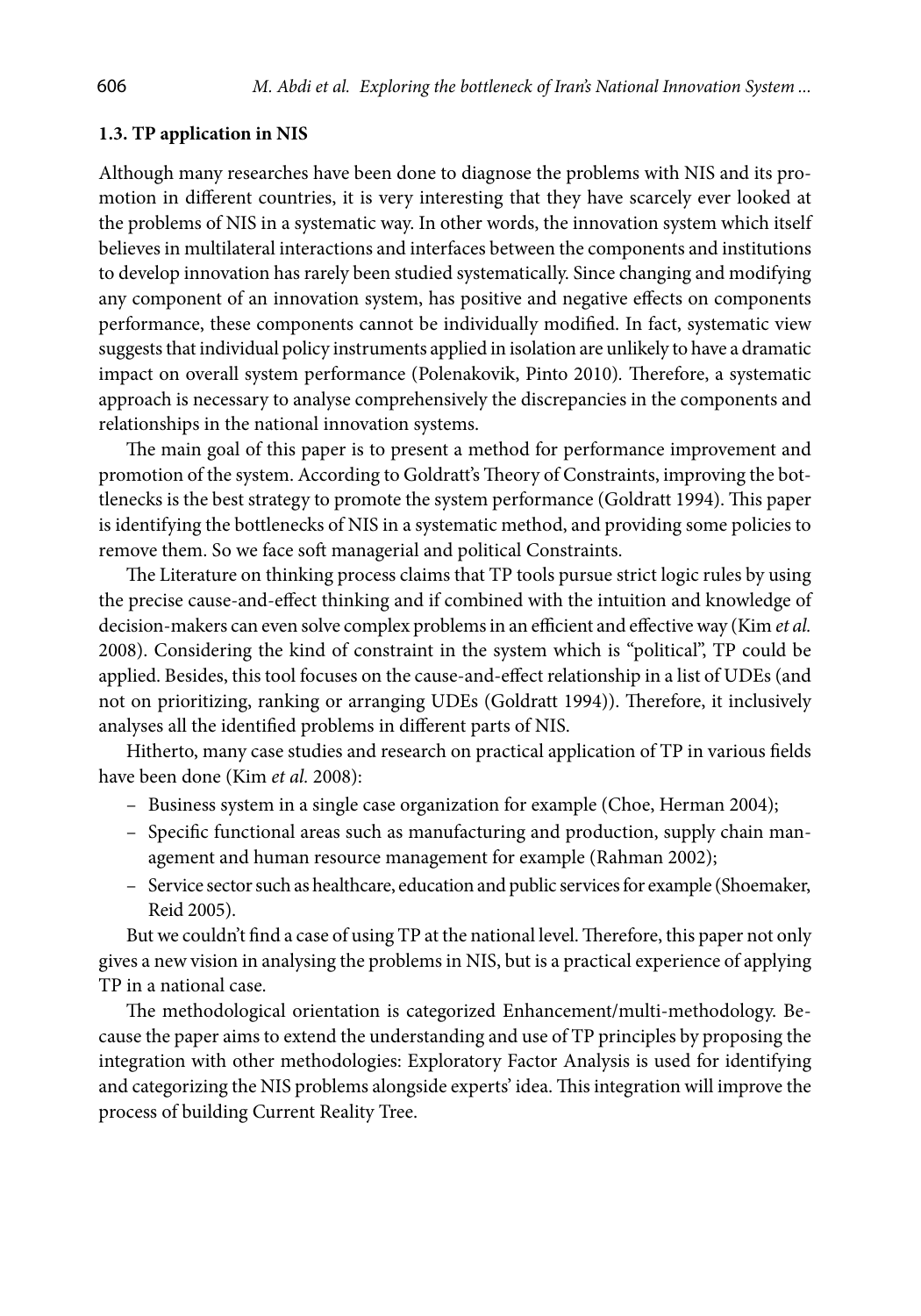### **2. Suggested algorithm**

According to Dettmer, each TP tool is potentially valuable in its own right, without regard to its contribution in a sequenced use of tools (Choe, Herman 2004). We apply CRT (illustrated in Table 1) as one of the most used TP tools<sup>4</sup>. This tool is particularly effective if the constraint is a policy as opposed to a physical limitation in the system. But in the process of building a CRT by using the traditional approach, two unfortunate matters often arise. Firstly, sometimes it is difficult to accept that a problem is related to poor management practices. Secondly, Building a CRT is regarded as too complicated and too time consuming.

To overcome such issues, several authors advise the use of Communications Current Reality Tree which demonstrates the main problem by describing the relationship between observed UDEs and the underlying core conflict. Both approaches have been much in use (Kim *et al.* 2008).

Many research up to now have been done to examine the multi-methodological use of TP with other well established tools, methods and methodologies, and for strengthening the theoretical foundations of TP. Some researchers have used TP tools to improve other methodologies. Some researchers have also used other methodologies in compensating for TP's weaknesses in identifying the core problem and generating ideas (to solve the core conflict). For example, by combining System Thinking, System Dynamic, OR/MS, TRIZ with TP (Kim *et al.* 2008), they have attempted to achieve improved outcomes in making strategic and operational decisions.

This study attempts to use CRT in the following stepwise process in order to identify the core problem in the system (Table 3):

**Step 1. Primary Studies:** the first step in the proposed algorithm is to make a list of the existing undesirable effects. To identify the core problem, all areas should be examined simultaneously to determine the constraint of the system. The data that could include the national documents in the field of science and technology policy – with focusing on the innovation system – is analysed using one of the methods of Text Analysis to identify undesirable effects. Therefore, UDEs are categorized according to the functions of NIS; and the causal relationships between them in each function are determined by the experts. The output of this step would be the main problems in any function.

**Step 2. Extracting 5-10 UDEs:** to identify the causal relationships between the problems in the system, the traditional approach has been followed. But in order to extract 5-10 UDEs from the main problems of the system (step 0), the correlation between the ultimate root causes (main problems) in various categories (NIS functions) will be determined by using one of the statistical methods.

**Step 3. Recognizing the system's bottleneck:** the relations between undesirable effects are drawn in a chain of cause-and-effect logic. The Bottleneck in the system is identified in this step. It can include one or two core problems (Shoemaker, Reid 2005) and is mainly the cause of over 70% of UDEs in the system (Choe, Herman 2004).

<sup>4</sup> The EC and CRT are the most used TP tools (Kim *et al.* 2008)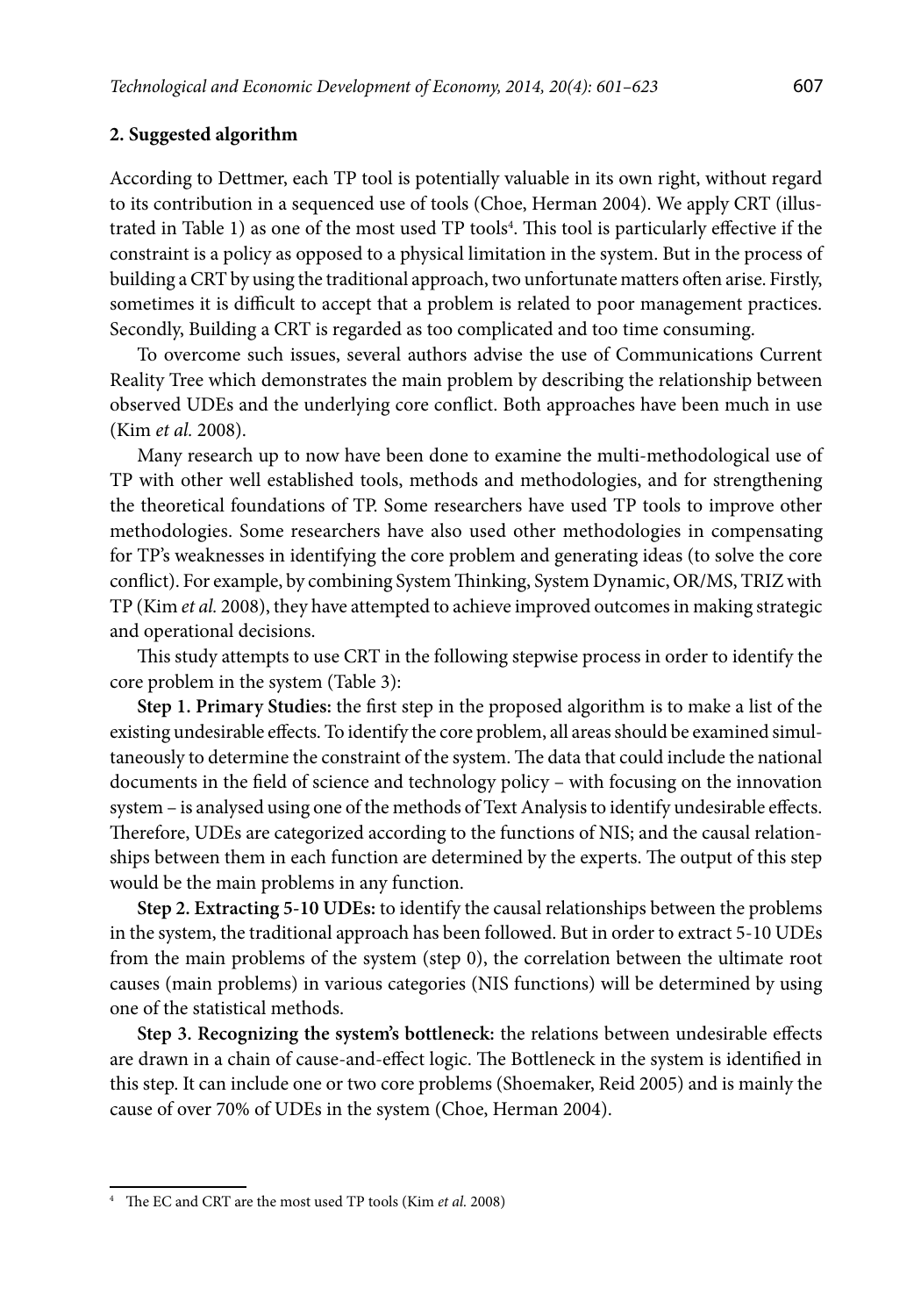| Step                                   | Purpose                                                                                                                                                           | Implementation tool  |
|----------------------------------------|-------------------------------------------------------------------------------------------------------------------------------------------------------------------|----------------------|
| Primary studies                        | <b>UDEs</b> identification<br>Divide the UDEs into categories based on<br>NIS functions                                                                           | Text Analysis Method |
| Extracting 5-10 UDEs<br>in system      | Consideration of the experts' ideas<br>Identify the correlation between UDEs                                                                                      | Statistical Method   |
| Recognizing the system's<br>bottleneck | Relate UDEs through a logical chain of cause<br>and effect to root causes<br>Identify a core problem that eventually<br>produces 70% or more of the system's UDEs | <b>CRT</b>           |

Table 3. Proposed algorithm for recognizing the bottleneck of Iran's NIS

#### **3. Case study in Iran**

#### **3.1. Introducing Iran's NIS**

Each National Innovation System should perform some functions and activities for the national innovation development; these functions and activities can be traced and explained in different levels. At the macro level, the most important functions of national innovation system are creation, diffusion and exploitation of knowledge and innovation; these subjects are classified in various forms in different references. We use NIS functions classified by OECD (1999) and the status of each function in Iran will be briefly reviewed:

### – *Policy Formation*

The structure of science, technology and innovation policy-making in Iran has not been integrated and various institutions are involved. The Expediency Discernment Council passes macro policies in science and technology. The Parliament passes the necessary legislation and submits it to the government for implementation. The High Council of Cultural Revolution (directly appointed by the leadership) also compiles all the policies related to science and technology and all its legislation is considered as a parliamentary law. Supreme Council of Science, Research and Technology is also responsible for coordinating all Government activities in the field of Science and Technology. The Ministry of Science, Research and Technology is responsible for planning, guidance, support, assessment, monitoring, review and development of the policies and strategic priorities in research and technology. Other ministries and government agencies cooperate by making policies and planning for R&D, science and technology development and most of them have R&D units. In recent years, the president has also established a deputy department of science and technology whose duties strongly overlap with those of other institutions<sup>5</sup>.

<sup>&</sup>lt;sup>5</sup> This deputy was established in 2006 with the aim of coordinating the ministries, as well as matching supply with demand of science and technology. But in practice, it performs such administrative activities in support of scientific journals, researchers, knowledge bases enterprises that overlap with the ministries (especially the Ministry of Science, Research and Technology).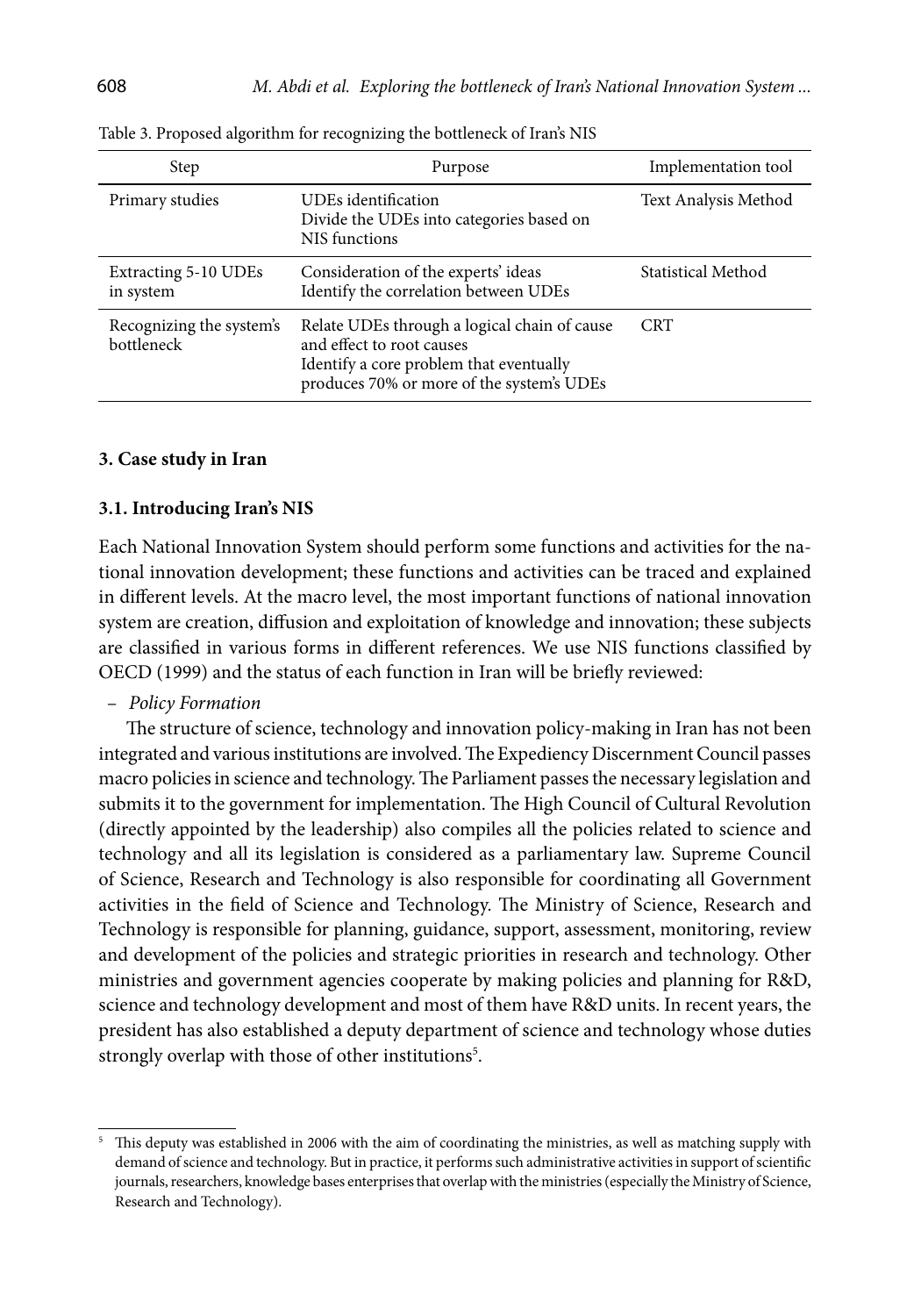Iranian policy-makers have placed special emphasis on a rapid development of emerging technologies, particularly nanotechnology which can be considered as a successful example in formulating technology policy (Ghazinoory, Ghazinouri 2009)<sup>6</sup>. Cross-sectoral structure of the National Iranian Nanotechnology Initiative (NINI) was the most important aspect in developing Nanotechnology in Iran. All sectors involved in developing nanotechnology including research, training, industrial and investing institutes participated in policy-making and execute phase. So cross-sectoral cooperation was increased and loss of capital was prevented. NINI adopted a diffusion-oriented approach leading national determination to remove the barriers to innovation in nanotechnology. So, despite the multiple bottlenecks in NIS, the case of nanotechnology shows that if proper policy has been formulated and responsible institution (such as TCO) resolved the bottlenecks, achieving the world-wide success is possible. However, limited resources do not allow following this procedure.

### – *Performing R&D*

Typically, the number of patents and R&D projects (or investments) can clear the status of knowledge development in the country. So far the patent system in Iran has been based on announcement; therefore, the statistics available in the patent office could not be relied on. In 2010, Iran has registered 7 patents in USPTO<sup>7</sup> and has generally registered 88 patents from 1989 to 2010 (Ghazinoory *et al.* 2010). Moreover, about 17000 R&D projects were performed by the Iranian government agencies of universities in 2011.

Another indicator, describing this function, is the number of graduate theses and doctoral dissertations; about 35000 theses were proposed and approved in Iran in 2011. It is worthy of note that the number of universities and students has been increasing in Iran in recent years; therefore, the number of theses has also increased. But since their subjects are not problem oriented, they have no significant impact on the development of research and economy in Iran. Nevertheless, the Iranian government agencies are trying to support theses by determining their research priorities and therefore solve the problems in industry and economy.

– *Facilitating and financing R&D*

R&D budget of research funds from the GDP in 2010 was equivalent to 0.73 percent. In 2010 and 2011 the Iranian government, in addition to the allocation of research findings to organizations and ministries, has obliged the state organizations or companies to allocate

The government's attention to nanotechnology in Iran started in 2001 when Iranian President Khatami made Technology Cooperation Office (TCO) responsible for coordination of developmental activities for nanotechnology in the country. In 2003, after extensive studies and analysis, the TCO recommended creation of a council and was given a task of defining the direction for nanotechnology development in Iran. Additionally, the TCO has concluded that nanotechnology development in Iran requires national initiative. The National Iranian Nanotechnology Initiative (NINI) was subsequently approved by Iranian cabinet in July 2005 (Ghazinoory, Heydari 2008). As a result of the NINI's supports, many Iranian universities and institutions focused on different courses related to nanotechnology. About 18 university educational courses, 90 research institutions, 5 incubators, 40 specific laboratories, and 30 specific medias have been established as some infrastructures of nanotechnology (Ghazinoory, Farazkish 2010). According to the vision of the program, nanotechnology should be used for the creation of wealth and improvement of people's quality of life, and achieving a proper position among 15 countries advanced in nanotechnology in the world by 2015 (Ghazinoory, Soofi 2012). As a result of these activities, in 2012, Iran was ranked 9<sup>th</sup> in the worldwide ranking nanotechnology articles.

<sup>7</sup> United States Patent and Trademark Office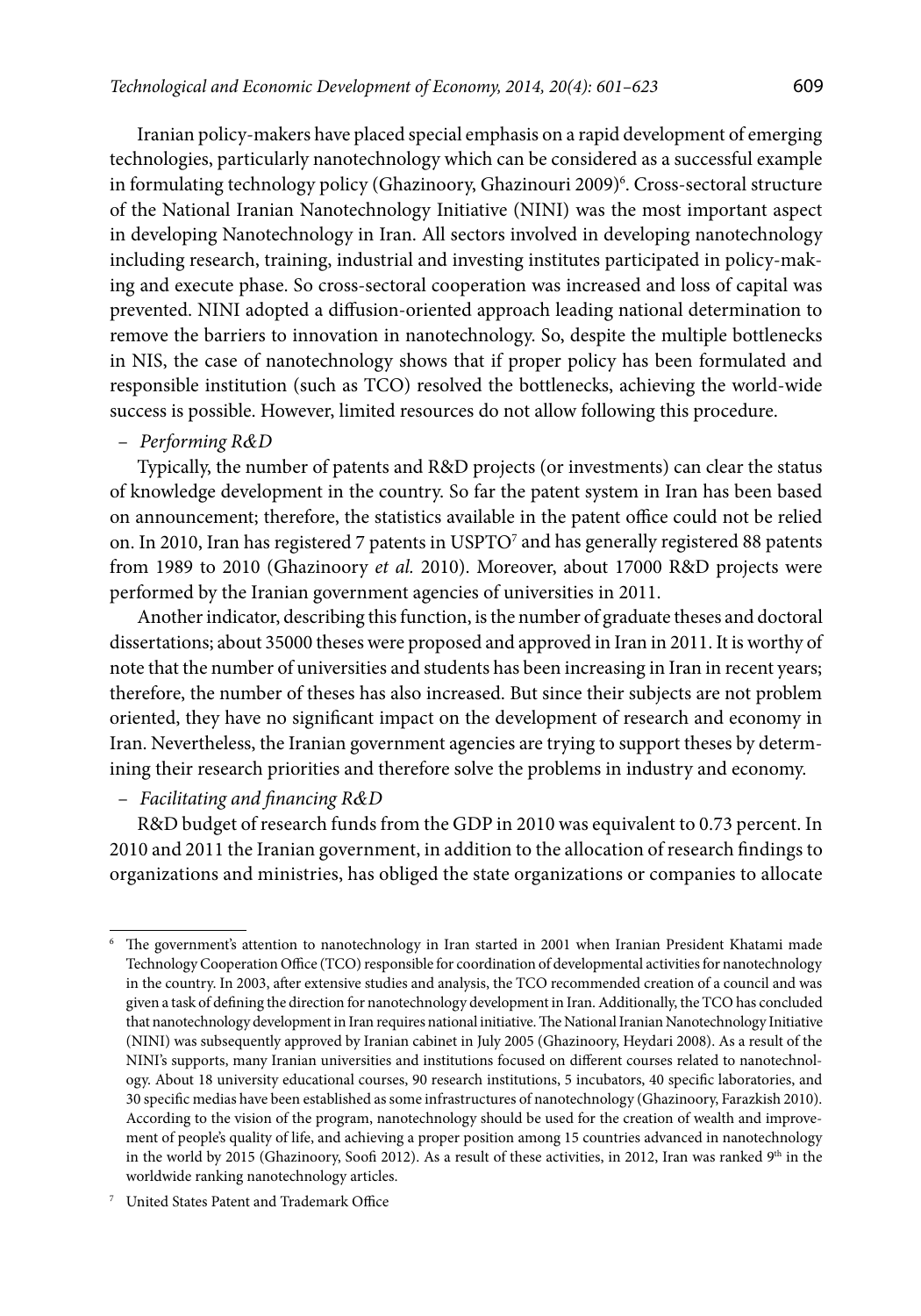about 1% of their total budget to research activities, based on national priorities. Unfortunately, this objective has not been fulfilled and government spends very little of its GDP in research and development.

From 2000, the Ministry of Culture and Higher Education was changed to The Ministry of Science, Research and Technology (MSRT), Iranian Research Organization for Science and Technology (IROST) was divided into some sections; its national duty was changed to the Deputy of MSRT and its provincial branches were changed to science and technology parks. The Center for Innovation and Technology Cooperation which is under the President's control, plays an important role in transferring, development and localization of a number of important technologies. Engineering Services companies are also the interfaces between industry, technology innovators and manufacturers of machinery, industrial equipment and structures; and the permission to work is submitted to them by the Ministry of Industry, mine and trade.

### – *Promotion of human resource development and mobility*

119 universities are run by the government in Iran; among them the University of Applied Sciences has 739 campuses and Payame Noor University has 550 campuses, also 600 small universities (semi-state and private) are working across the country. The sum of all academic units is over 2400.

Until 2011, about 4.1 million students have been studying at all levels of higher education (public and private) and the largest numbers of them are undergraduate students. Among the educational groups that have the largest student population, Technical and Engineering group is in the second place. But due to insufficient practical training in education (which is mostly theoretical), engineering graduates mainly lack innovative capabilities and are not successful in applying their skills in R&D activities (Ghazinoory, Ghazinoori 2006). Some problems of universities in Iran include financial problems and lack of communication with the universities abroad and the emigration of professors and graduate students. In fact one of the most important problems in the innovation system of Iran is brain drain and due to the disproportion between research and financial facilities in Iran and those provided in developed countries. Although there is no hope to return after the emigration.

### – *Technology diffusion*

The number of scientific conferences is a good indicator to evaluate the diffusion of knowledge. Also one of the main parameters that determine the status of this function is the number of scientific papers in Iran. In 2010 more than 18 thousand scientific papers of Iranian researchers were indexed in Thomson Reuters. Also, about 21 thousand Iranian scientific papers were indexed in Scopus and this clearly shows Iran's scientific production growth. Another indicator of knowledge diffusion is the amount of network activities. In fact, the collaboration networks entered into the science and technology policy and management in Iran in the mid-1990s.The first major program to create cooperation networks was in 1997, by Iran's Scientific Research Council when networking research laboratories in the field of biotechnology, information technology, earthquake and materials were designed and implemented. However, the number of successful and active networks in Iran does not exceed 10.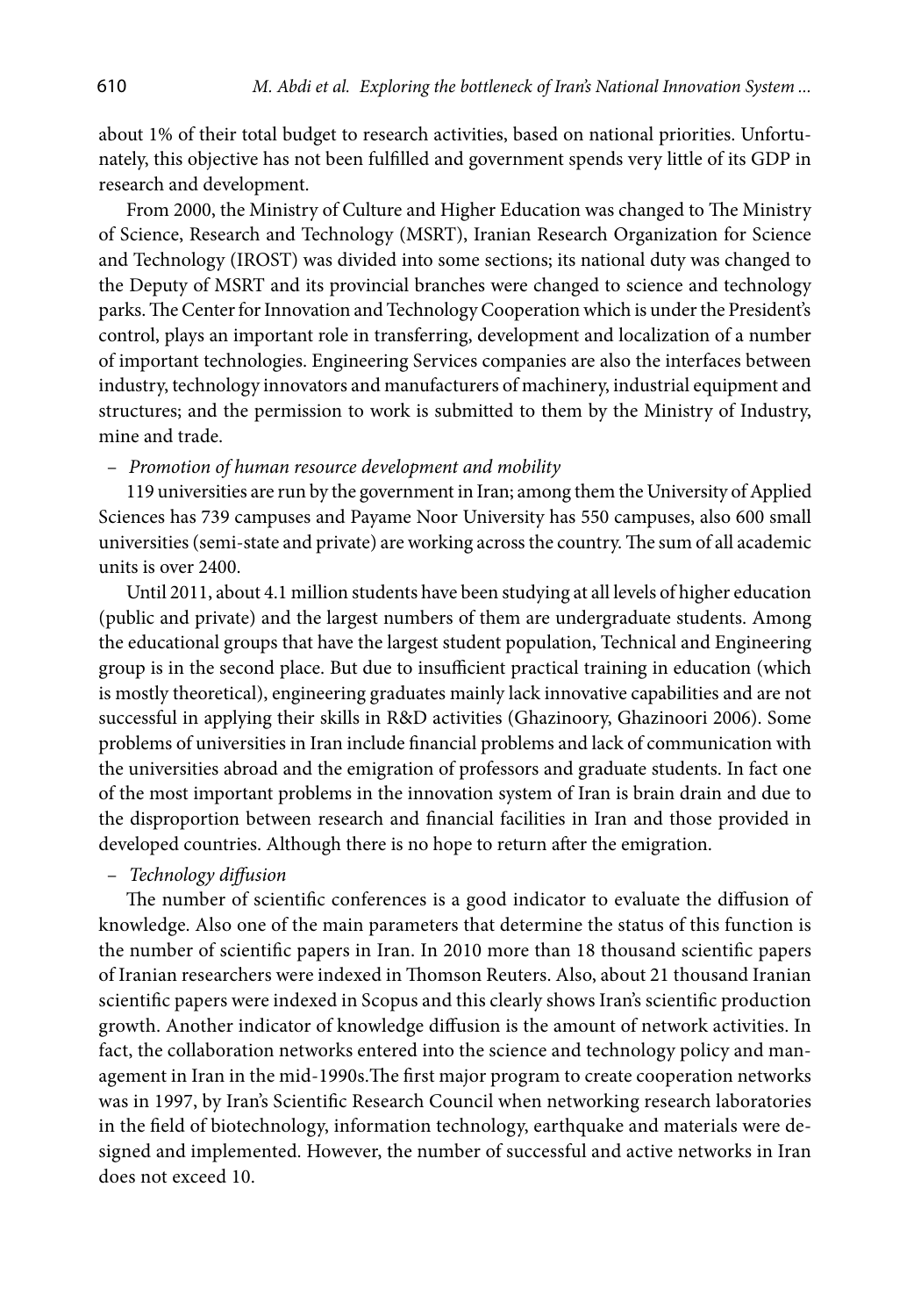The number of scientific journals can also be considered as an indicator determining the status of this function. In 2011, the number of scientific journals in Iran became 800, which represents the growth of knowledge diffusion in Iran.

Obviously, the original model of technology transfer in Iran is transferring R&D achievements – that includes tacit knowledge – from universities and research institutions to the companies. But due to the lack of awareness and lack of adequate attention to the technology diffusion mechanisms such as the knowledge spillover, the diffusion process in Iran does not work properly.

### – *Promotion of technological entrepreneurship*

The traditional system of education in Iran is not based on business and trade, and the majority of graduates are trained for employment (especially in the state-owned sectors). However, because of the unemployment crisis among the graduates in recent years, entrepreneurship has become a subject of great concern and several institutions have been created for this purpose. For example, the entrepreneurship centres at university can be noted which are launched based upon focusing on the entrepreneurship courses for university students, students competitions in the development of business plans, speeches by the entrepreneurs and similar activities. Incubators and technology parks are also created to promote entrepreneurship by the government ministries, universities and provinces. In order to support the entrepreneurship, especially in high tech areas, the government has enacted a law to support the knowledge-based firms. According to this law, the knowledge-based firms are exempt from taxes, customs duties, surcharges, and enjoy special privileges in public companies tenders. In 2011, the government has decided to support these firms by establishing the Innovation and Development Fund financed from the annual foreign-exchange reserves. In order to help the newly established companies in areas of high technology, the government allocated \$ 3 billion dollars to the first three years of the fund's activity, and made long-term loans to active companies. This policy helps to accelerate the transfer of knowledge to wealth. In addition, this fund should actively participate in, or establish the venture capitals in Iran. Another part of this law exempts all the knowledge-based firms from paying taxes up to 15 years; and some facilities are considered for products insurance and employees insurance; therefore, there will be less problems in the way of establishing companies in areas of high tech, and their survival in the turbulent environment of Iran will be possible. So despite the progress in promoting the technological entrepreneurship over the last two decades, Iran's NIS faces the challenge of converting knowledge to wealth (Soofi, Ghazinoory 2013).

### **3.2. Implementation of algorithm in Iran**

The proposed algorithm is done with larger and broader systematic size (analysing problems) at the national level in this study. Therefore, the subject finds strategic importance and it becomes necessary to consider the perspective of experts in this area to identify problems and their relationships. This is taken into account in all steps of algorithm.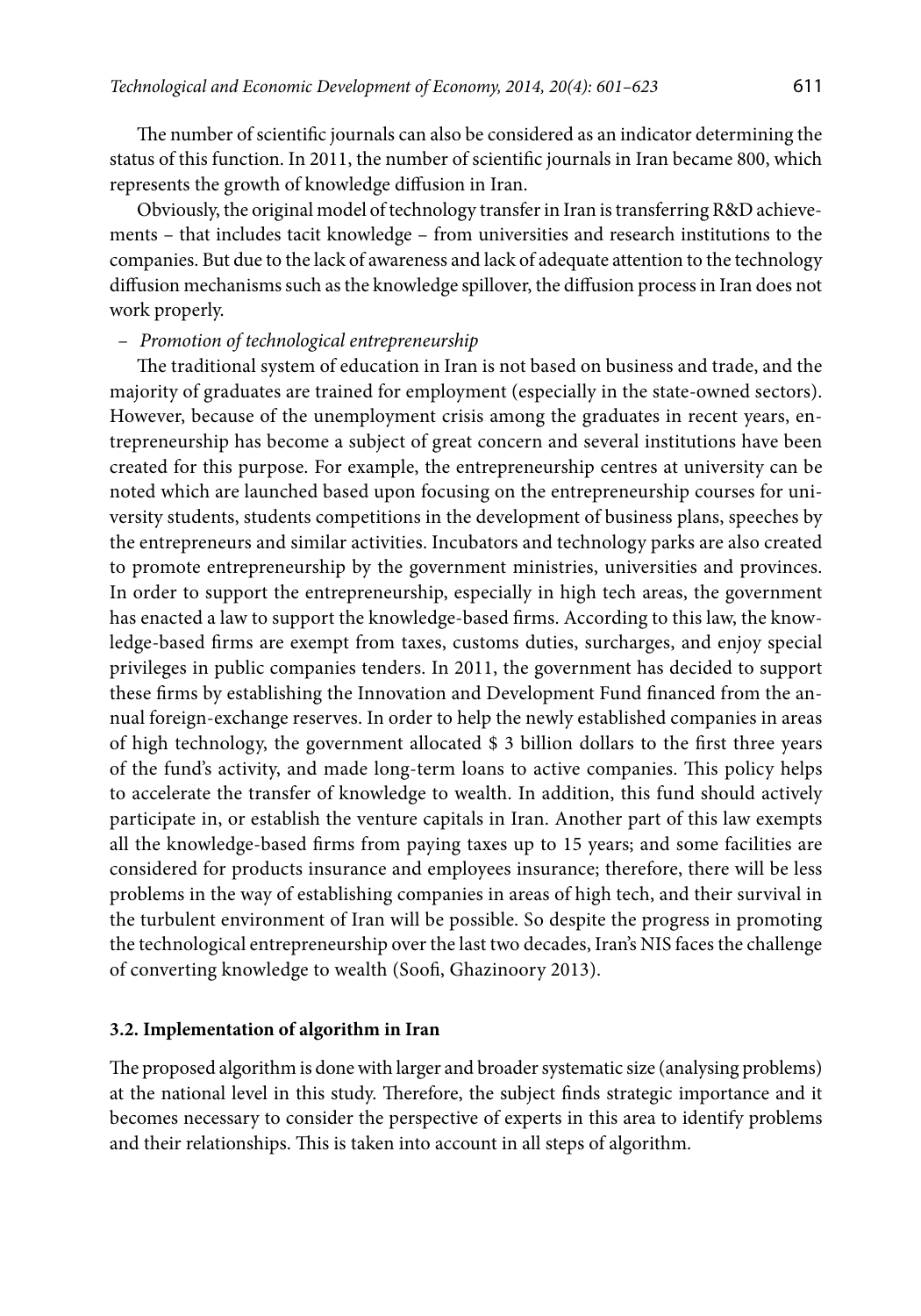## **Step 1. Primary studies**

Studies to identify UDEs was done on five scientific papers (Ghazinoory, Ghazinoori 2008, 2006; Manteqi *et al.* 2010; Mirblook *et al.* 2008; Soltani 2004), 2 reports (Molanezhad 2010; Mani 2004) and 15 national documents in the field of science and technology policy (some including Iran's Vision Statement for Horizon 20258, Iran's comprehensive scientific plan<sup>s</sup> and Industrial Development Strategy of Iran<sup>10</sup>). The conducted analyses were focused on the innovation system dimension based on the functions of NIS (mentioned in the previous section), respectively*.* The items that have six desired characteristics are UDEs (Shoemaker, Reid 2005):

- 1. A complete statement;
- 2. An effect (not a presumed cause) to show that there is some possibility of changing;
- 3. Which that exists in today's reality precisely as stated;
- 4. Negative or undesirable in its own right;
- 5. Not a presumed solution;

6. A single effect with no and, because, due to, or as a result of phrases needed to clarify. The main problems resulting from the review of NIS documents, included 71 UDEs (Appendix I). Then the causal relationship between UDEs in each function was identified by the means of Focus Group method (based on the views of 5 experts in the field of science and technology policy-making). So, in addition to finding all the problems mentioned in documents (mostly highlighted in the form of *SWOT and the challenges of NIS*), the survey has also been used. Finally, 19 variables were identified as the root problems (Table 4).

| Category                          | Root problems (focus group)                                                                                                                                                                                                                                                                                                                                                                                                      |
|-----------------------------------|----------------------------------------------------------------------------------------------------------------------------------------------------------------------------------------------------------------------------------------------------------------------------------------------------------------------------------------------------------------------------------------------------------------------------------|
| Policy<br>formulation             | V1: The lack of a centralized institution responsible for policy-making in<br>science, technology and innovation in the country.<br>V2: The lack of a proper system for monitoring and evaluating in science,<br>technology and innovation activities in the country.                                                                                                                                                            |
| Facilitating and<br>financing R&D | V3: Complexity of regulations governing research and technology.<br>V4: Lack of legal, cultural and structural infrastructure, required for the<br>support of intellectual property.<br>V5: Non-recognition of the main priorities in directing research and<br>technological activities.<br>V6: Excessive reliance on government sources for financing the research and<br>technology.<br>V7: Low share of Iran's R&D from GDP. |
| Performing R&D                    | V8: Low number of specialized R&D units in the country.<br>V9: Lack of necessary and enough incentives to increase the share of private<br>sector in research.<br>V10: The lack of commercialization and business view in the managers of<br>research centres (especially in governmental).                                                                                                                                      |

Table 4. The root problems of Iran's NIS

<sup>8</sup> [http://maslahat.ir/DocLib2/Approved%20Policies/Offered%20General%20Policies/policy%2006-07-1382%20](http://maslahat.ir/DocLib2/Approved Policies/Offered General Policies/policy 06-07-1382 Iran Vision 1404.aspx) [Iran%20Vision%201404.aspx](http://maslahat.ir/DocLib2/Approved Policies/Offered General Policies/policy 06-07-1382 Iran Vision 1404.aspx) (in Farsi)

[http://www.iranculture.org/fa/Default.aspx?current=viewDoc&currentID=736](http://www.iranculture.org/fa/Default.aspx?current=viewDoc¤tID=736) (in Farsi)

<sup>&</sup>lt;sup>10</sup> <http://www.spac.ir/portal/File/ShowFile.aspx?ID=2165fe0d-29c5-49f7-9a3e-3f75aa19f10d>(in Farsi)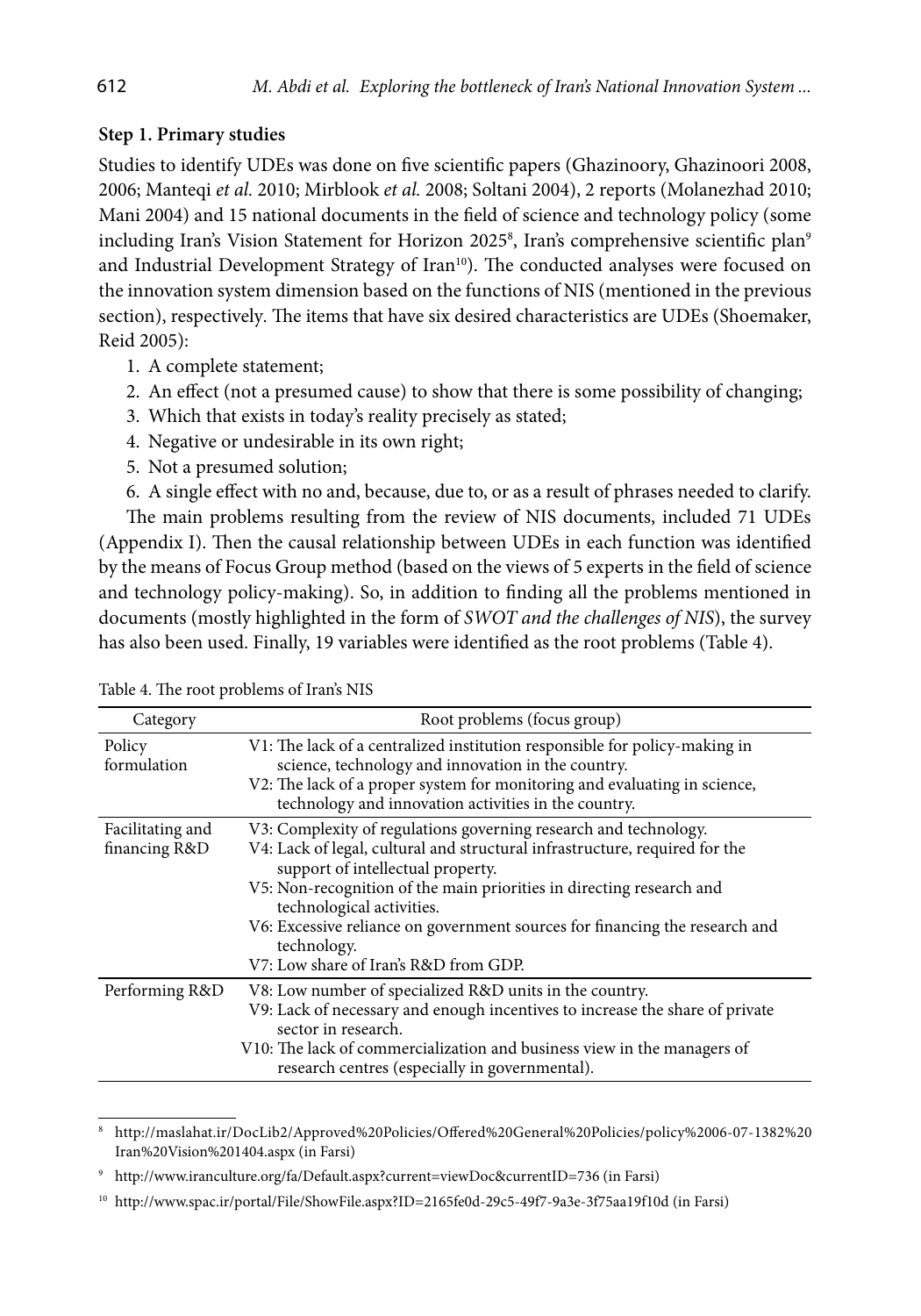| Category                                                      | Root problems (focus group)                                                                                                                                                                                                                                                                                                                                                                                                                                                                                                         |
|---------------------------------------------------------------|-------------------------------------------------------------------------------------------------------------------------------------------------------------------------------------------------------------------------------------------------------------------------------------------------------------------------------------------------------------------------------------------------------------------------------------------------------------------------------------------------------------------------------------|
| Promotion of<br>human resource<br>development and<br>mobility | V11: Inappropriateness of some of the goals and the content of educational<br>system with national requirements (particularly the lack of prospect for<br>training skilled people in new technologies).<br>V12: Aggregation of the roles of the investor, manager, standard-maker, and<br>evaluator of the higher education all of which are played by the government.                                                                                                                                                              |
| Promotion of<br>technological<br>entrepreneurship             | V13: Educational system's insistence upon transferring knowledge instead of<br>creating areas of invention and innovation.<br>V14: Bureaucratic atmosphere prevailing in the country's R&D centres<br>and universities about innovative activities inconsistent with the<br>entrepreneurial morale.<br>V15: Absence of institutions for technological and financial and venture capital<br>for entrepreneurs.                                                                                                                       |
| Technology<br>diffusion                                       | V16: Very limited familiarity of national policy makers and experts with the<br>concept and the importance of technology diffusion in innovation system.<br>V17: Weak international communications in scientific, research and education<br>outputs.<br>V18: Absence of clusters and networks of scientific, industrial and technological<br>research.<br>V19: Lack of mechanisms to facilitate the diffusion of technology (including<br>a strong system of intellectual property and laws to facilitate technology<br>diffusion). |

## **Step 2. Extracting 5-10 UDEs**

Drawing the Current Reality Tree must start with the 5-10 UDEs. Considering the high number of root problems identified in the previous stages (19 variables), those UDEs that can be combined should be identified and the number of root problems should be reduced. For this purpose, the [correlation between variables](http://psychology.about.com/od/researchmethods/ss/expdesintro_5.htm) (root problems) was determined by using the questionnaire (experts' opinions). The statistical survey society includes researchers, academics and executives who were active in NIS-related areas such as science, technology policy-making and technology management. Information about these experts was extracted from the database of [Iran Association for Management of Technology](http://en.iramot.ir/) (IRAMOT) which has been the only active association in this field and is running since 2003. The electronic questionnaire was sent to about 300 people. 157 questionnaires were received back and out of this number, 136 questionnaires were reliable. 16 faculty members (private and state universities), 45 researchers (industrial and governmental), 39 managers (from the country's science and technology policy-makers and technology management sector of private companies) and 36 students (MS and PhD in the field of S&T policy-making and technology management) had responded to the reliable questionnaire (Table 5). The validity of the questionnaire was confirmed with 0.804 for the Kaiser-Meyer-Olkin measure of sampling adequacy and its reliability was confirmed by Chronbach's alpha, equal to 0.859. The Structure Matrix (output of SPSS software) for Exploratory Factor Analysis that shows the correlation between 19 variables in 6 components is presented in Table 6.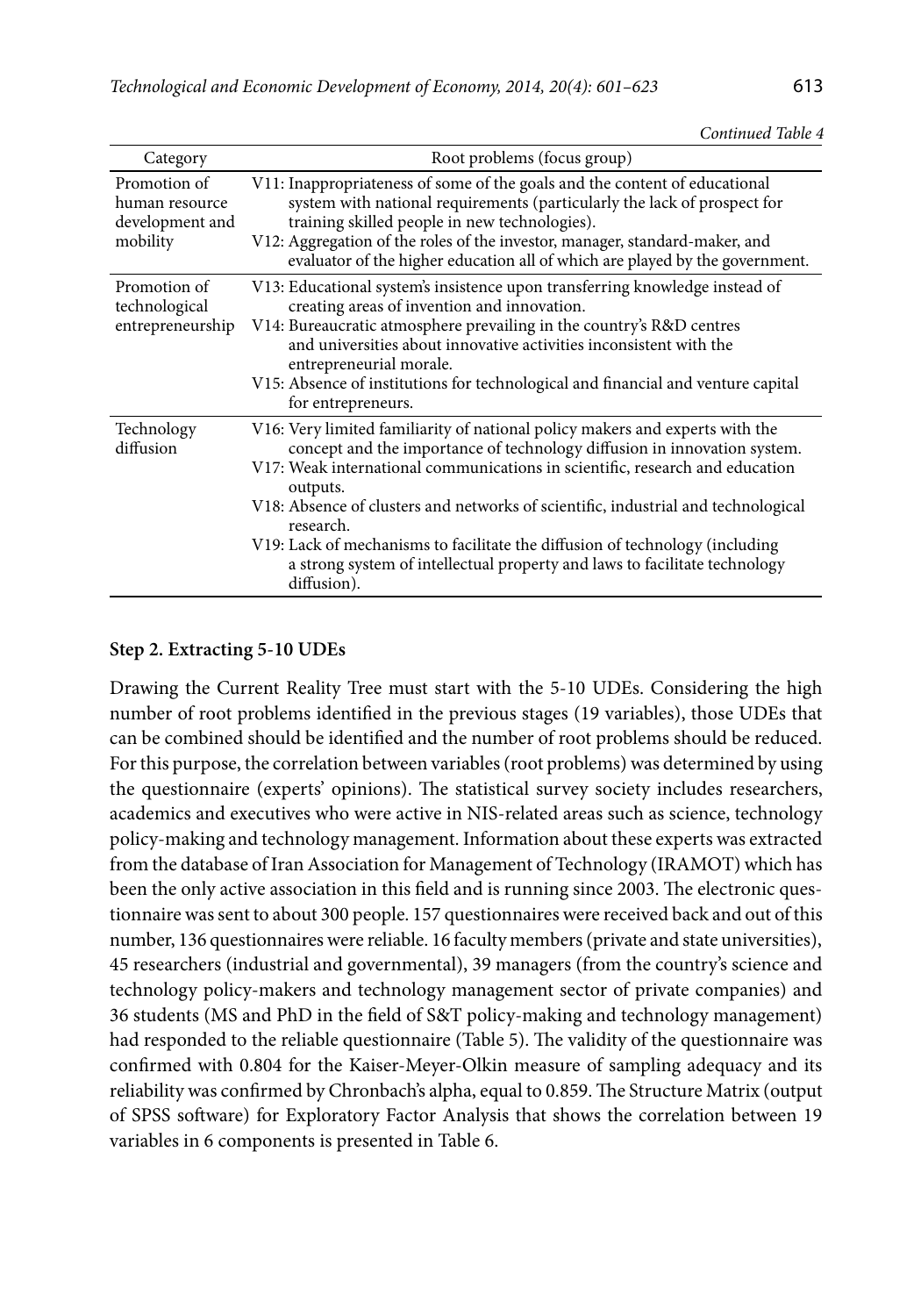| Gender             | Female                                                                 | 28  |              | Under 30                                                                            | 42 |
|--------------------|------------------------------------------------------------------------|-----|--------------|-------------------------------------------------------------------------------------|----|
|                    | Male                                                                   | 108 | Age          | $30 - 40$                                                                           | 62 |
|                    | Researcher                                                             | 45  | (years old)  | $40 - 50$                                                                           | 21 |
|                    | Student (MS and PhD)                                                   | 36  |              | Over 50                                                                             | 11 |
| Profession         | Manager                                                                | 39  |              | Executive management and MBA                                                        | 26 |
|                    | Faculty members                                                        | 16  |              | Technology management                                                               | 53 |
|                    |                                                                        |     |              | Science and technology policy                                                       | 11 |
| Education<br>Level | Science and technology<br>policy-makers and<br>technology manager (BS) | 14  | The field of | Future study and<br>entrepreneurship                                                | 4  |
|                    | Student (MS)                                                           | 4   | education    | Management (industrial,<br>business, strategic)                                     | 9  |
|                    | <b>MS</b>                                                              | 77  |              | Engineering (mechanical,<br>electronic, industrial, civil,<br>polymer and chemical) | 23 |
|                    | PhD                                                                    | 41  |              | Other (Statistics, Economics,<br>Sociology)                                         | 10 |

Table 5. Population demographic information (electronic questionnaire)

Table 6. Structure Matrix from SPSS

|                | Component    |                |          |                |          |          |
|----------------|--------------|----------------|----------|----------------|----------|----------|
|                | $\mathbf{1}$ | $\overline{c}$ | 3        | $\overline{4}$ | 5        | 6        |
| V1             | 0.153        | 0.772          | $-0.036$ | $-0.195$       | $-0.154$ | $-0.073$ |
| V2             | 0.223        | 0.682          | $-0.058$ | $-0.219$       | $-0.284$ | $-0.343$ |
| V3             | 0.210        | 0.192          | 0.162    | $-0.767$       | $-0.278$ | $-0.293$ |
| V4             | 0.232        | 0.340          | 0.070    | $-0.777$       | $-0.107$ | $-0.121$ |
| V5             | 0.256        | 0.700          | 0.325    | $-0.137$       | $-0.184$ | $-0.095$ |
| V6             | 0.036        | 0.064          | 0.768    | $-0.196$       | $-0.284$ | $-0.133$ |
| V <sub>7</sub> | 0.265        | 0.080          | 0.407    | $-0.257$       | $-0.715$ | $-0.083$ |
| V8             | 0.145        | 0.279          | 0.138    | $-0.072$       | $-0.781$ | $-0.224$ |
| V9             | 0.353        | 0.280          | 0.574    | 0.152          | $-0.049$ | $-0.546$ |
| V10            | 0.459        | 0.408          | 0.198    | 0.231          | $-0.234$ | $-0.518$ |
| V11            | 0.332        | 0.326          | 0.219    | $-0.103$       | 0.068    | $-0.617$ |
| V12            | 0.507        | 0.151          | 0.566    | 0.003          | $-0.136$ | $-0.383$ |
| V13            | 0.200        | 0.089          | 0.127    | $-0.147$       | $-0.270$ | $-0.840$ |
| V14            | 0.424        | 0.010          | 0.432    | $-0.200$       | $-0.316$ | $-0.645$ |
| V15            | 0.476        | 0.366          | $-0.011$ | $-0.285$       | $-0.607$ | $-0.445$ |
| V16            | 0.735        | 0.133          | 0.165    | $-0.157$       | $-0.100$ | $-0.169$ |
| V17            | 0.744        | 0.162          | 0.045    | $-0.013$       | $-0.145$ | $-0.334$ |
| V18            | 0.611        | 0.397          | $-0.014$ | 0.002          | $-0.446$ | $-0.258$ |
| V19            | 0.673        | 0.369          | 0.286    | $-0.383$       | $-0.298$ | $-0.223$ |

Extraction method: Principal Component Analysis.

Rotation method: Oblimin with Kaiser Normalization.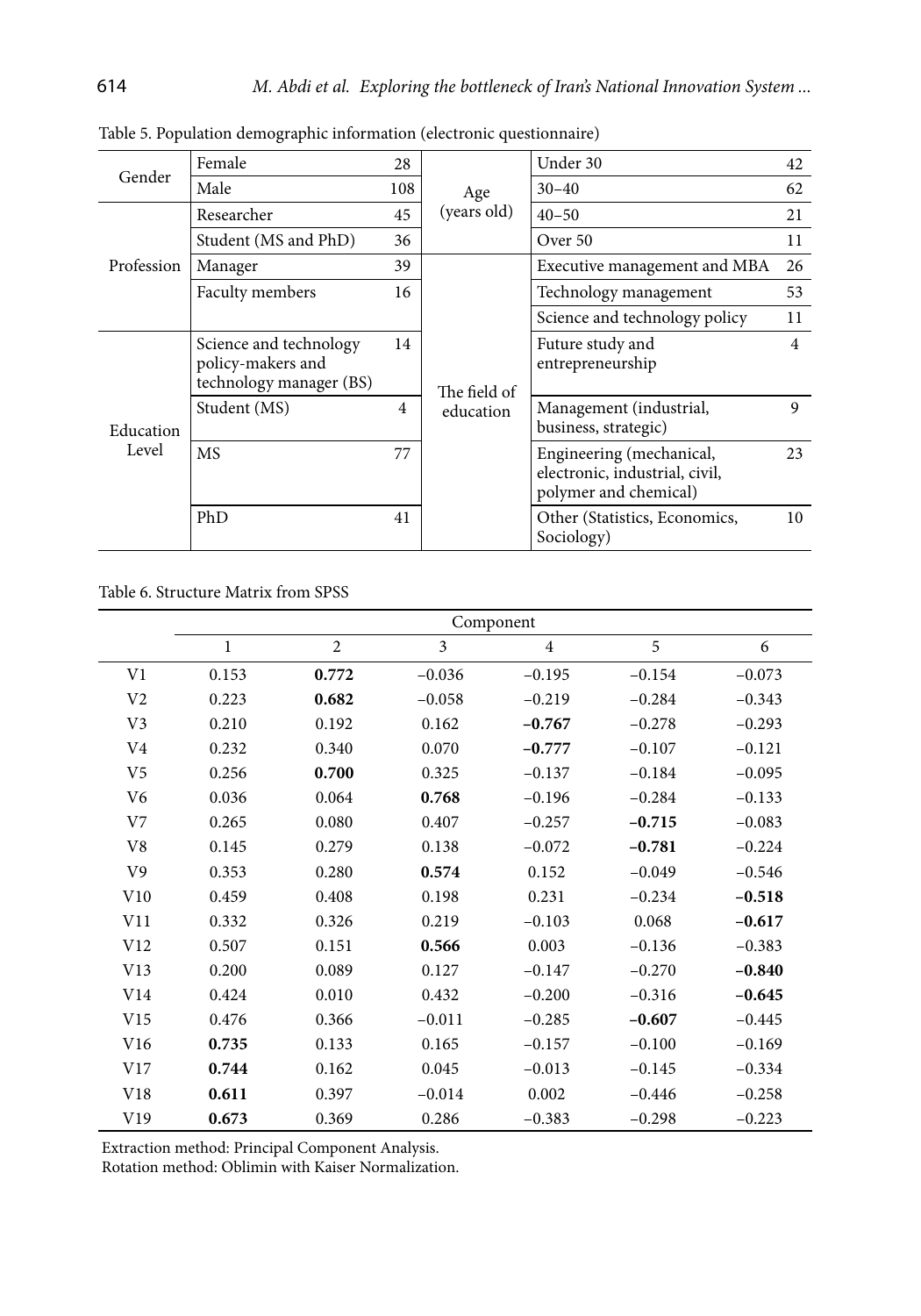Conceptual analysis of the six separate categories is also very interesting:

## *Component 1: weakness in technology diffusion mechanisms*

This component includes problems related to the mechanisms of technology diffusion such as the lack of policies in the technology diffusion, the lack of regional, international and scientific cooperation between the research institutions within and outside the country, the absence of scientific, industrial and technological networks, and lack of mechanisms to facilitate the diffusion of technology.

# *Component 2: the lack of centralized governance on science and technology policy*

The lack of a unique institution for policy-making and planning in the field of science, technology and innovation, besides the absence of monitoring and evaluating system for scientific and research activities (the lack of definition and implementation of indicators to measure the output, the impact and the outcome of scientific and research activities) and therefore, the non-recognition of national priorities in research activities are considered in this component.

## *Component 3: the government's pivotal role as an executor in education and research*

The highlighted role of government in all functions of NIS, a high reliance on government funds (in fact on oil revenues) and the lack of attention to encourage and stimulate R&D in the private sector created a vicious cycle that is summarized in this factor.

# *Component 4: weak laws and regulations in the field of research and technology*

Problems related to the highly complex bureaucracy in all the scientific and research activities are placed in this category – due to this problem the formation of mechanisms to develop venture capital and to support the research activities are weakened. A logical relationship between legal authorities and R&D centres has become hard to establish; legal and cultural infrastructural needs for valuation and exchange of intangible assets are not met and intellectual property rights are neglected.

## *Component 5: the lack of adequate financial resources in R&D*

About R&D expenses in Iran it should be said that even having to allocate a little of the organizations budget (funding) to R&D has failed to have much impact on the R&D share of GDP. The shortage of specialized R&D units and absence of institutions for financial supports and venture capitals have also prevented sufficient funds to be spent on R&D in Iran.

# *Component 6: the lack of any perspective on the creation of wealth and entrepreneurship among the actors of research and technology*

The lack of an effective and efficient relationship between universities (and research institutions) and the industry caused the creation of value among managers become very pale. Besides, disproportion between the content of the education system and the need for training new specialists in the fields of science and technology, and the lack of attention to promoting entrepreneurship (invention and Innovation) and bureaucratic atmosphere as a deterrent factor in innovative activities were in this component.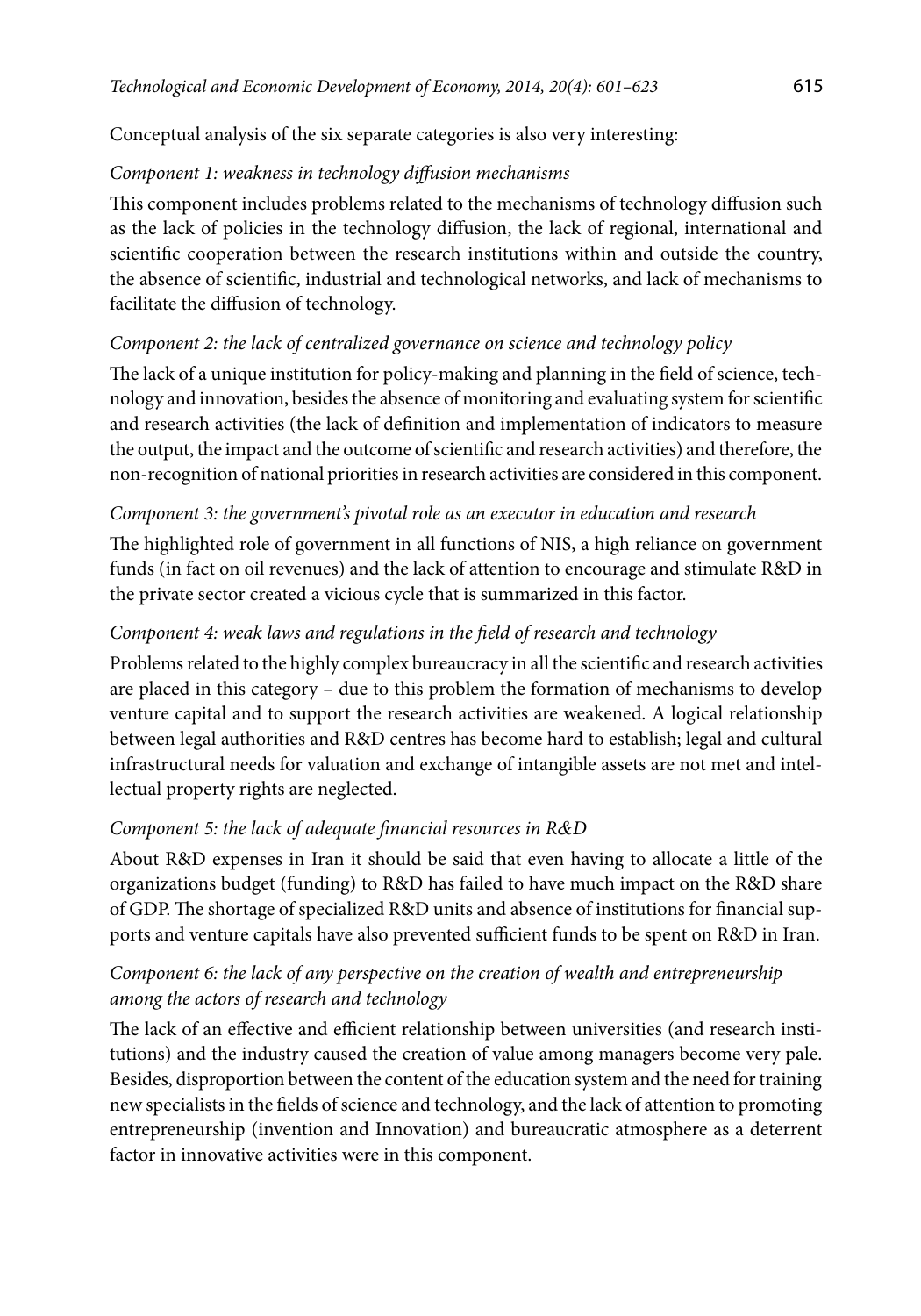### **Step 3. Recognizing the bottleneck of system**

The relations between undesirable effects are mapped in a chain of cause-and-effect logic. The central problem in the system which is the cause of more than 70% of UDEs is identified in this step. The Current Reality Tree is shown in Figure 2. The core conflict of the system, which causes 0.83 undesirable effects in the system, follows as: *The small participation of private sector in research and education system of Iran's national innovation system.*



#### **The six components are bold.**

The box of root problems is green.

Fig. 2. Current Reality Tree of Iran's NIS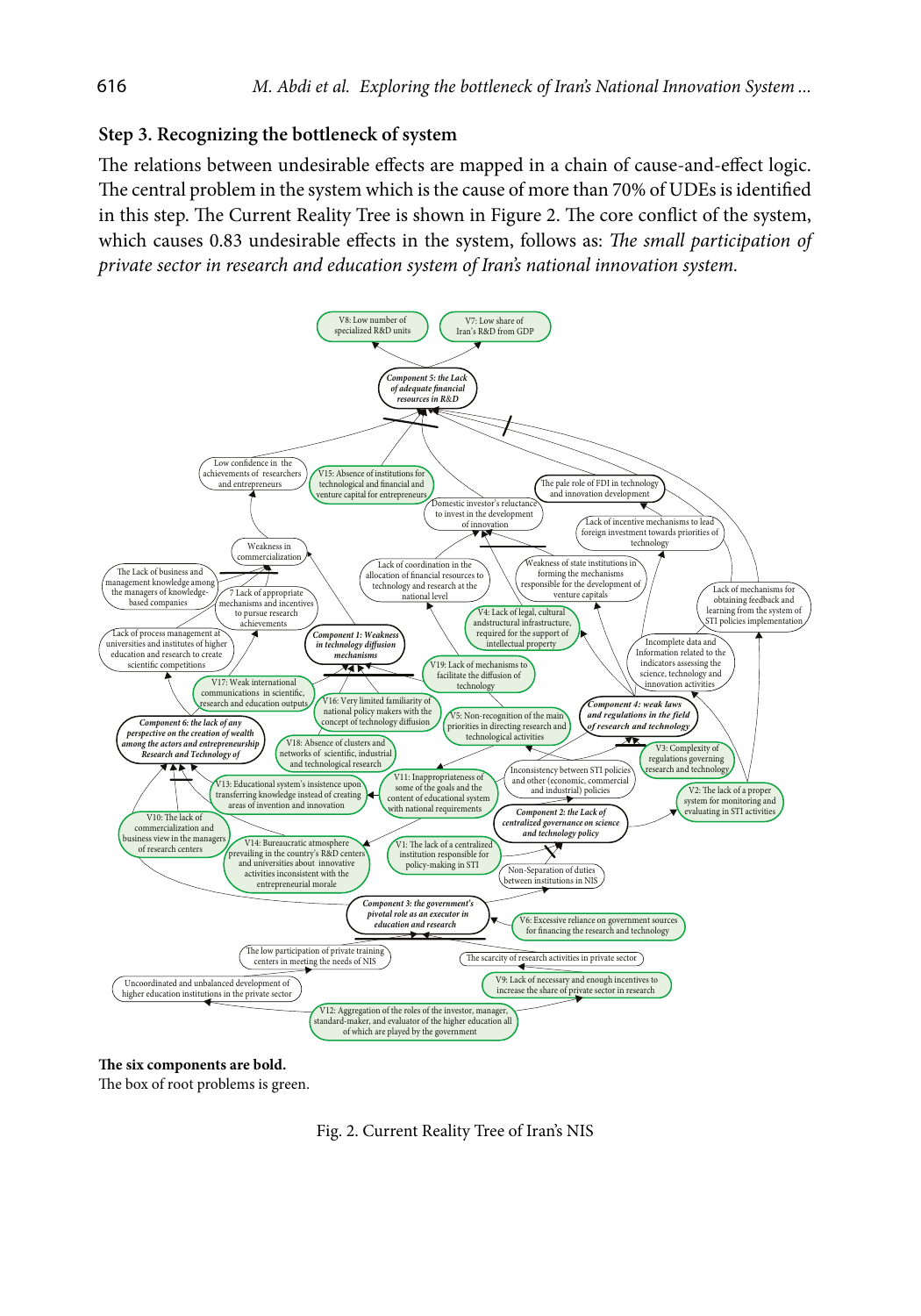### **Conclusions**

The studies on the problems of Iran's NIS were mainly related to the system's components individually or to the general system performance. But the perspective in NIS studies has not been systematic. This paper tried to recognize the bottleneck of Iran's NIS using TOC thinking process (as the systematic approach to identify the managerial and political constraints). Also, to remove the obstacle of wide problems associated with NIS in building Current Reality Tree (too complicated and too time consuming (Kim *et al.* 2008)), Exploratory Factor Analysis (EFA) has been used for categorizing the systems' problems. Therefore "the applying TP in a national case" in addition to "develop thinking process tool in building Current Reality Tree by Exploratory Factor Analysis" are the novelties of this paper.

Based on the findings of this research, the main bottleneck (core conflict) of Iran's NIS is *the small participation of private sector in research and education system of Iran's national innovation system*; or in the other hand, is "the government's pivotal role as an executor in education and research". This problem was mentioned as one of the top ranked obstacles to develop S&T in previous studies related to NIS (Ghazinoory, Ghazinoori 2006; Mirblook *et al.* 2008; Manteqi *et al.* 2010; Hajihoseini *et al.* 2011; Abbasi *et al.* 2012; Soofi, Ghazinoory 2013).

This result was discussed at "meeting of experts" and was approved by most of them. They believed that because the NIS functions in Iran are state-owned, even the abundance of the human and financial resources do not increase the outputs of this system. According to TOC thinking process, this is quite normal because all the efforts and investments in recent years in Iran's NIS, only improved some functions such as human training or R&D (especially in state sector). However, since these functions are non-bottleneck, the outputs of NIS such as the innovations and the wealth derived from them are not increased. But the key point is that about 90 to 94 percent of Iran's economy is run by the public and state sectors. In fact, the private sector in addition to having a small participation  $-6$  to 10 percent  $-$  is a contractor for the state sector, and all its activities are highly dependent upon state services and support. Now the question is: Whether we can expect this small and weak private sector to break the government monopoly in education and research in order to increase the capacity of bottleneck in Iran's NIS?

It seems that the answer to this question is negative. Iran's private sector will only be able to have large impacts on national innovation system if its contribution of the whole national economy is increased.

There are many experiences that show the existing policy instruments used to stimulate and support innovation, they cannot be effective in the context of state economy.

For example, when the Iranian government decided to pay the costs of registering patents in the Euro patent and US patent in order to support the commercialization of research achievements, researchers registered the patents with the government's financial support. But they did not take any steps for actual commercialization of their research achievements and the registered patents were just added to their resumes. However, based on the policies of 44th principle of Constitution, the government should divest the authority of state corporations to the private and cooperative sectors. On one hand, the private sector contributions in economy will be increased. On the other hand, government could spend the proceeds from divesting to develop the infrastructures of S&T. Although, the proposed policies resolving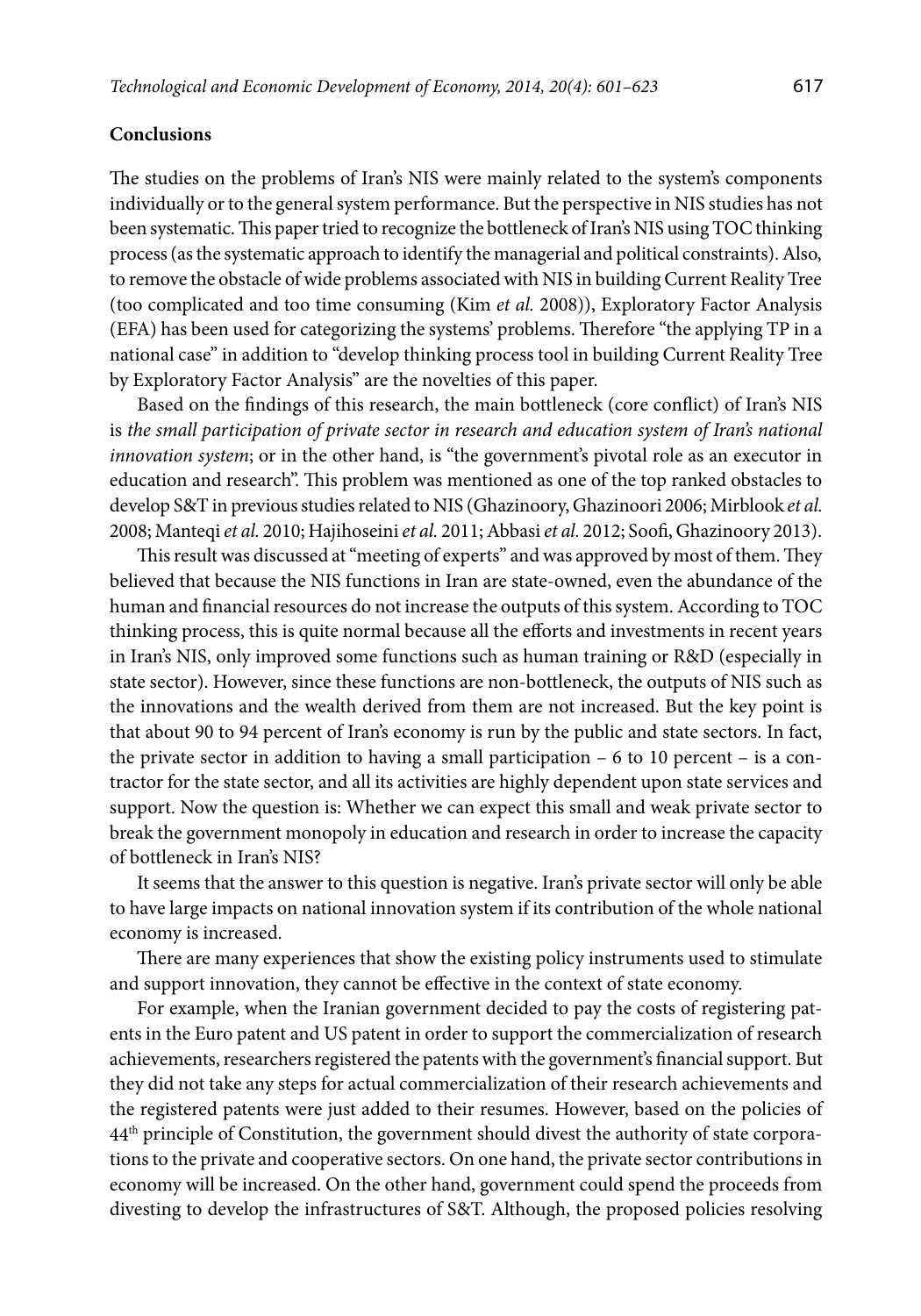the bottlenecks (as injections) need to be studied carefully and will be concluded using the other TP tools (listed in Table 2) in another article.

TOC-TP seems to be an effective tool to find the main bottleneck of NIS; this can also be used in other countries. With this method, the bottlenecks of the system can be identified and the limited resources of the country can be used merely to increase the capacity of the bottleneck, so that the output of innovation system can increase with more speed and lower cost.

Building evaporating cloud (EC) to recognize the core conflict in NIS could be a future study that can be done in this area. Research on new ways to generate ideas for resolving the conflict identified (the output of EC) is another research to develop and promote TP.

### **References**

- Abbasi, F.; Attar, H.; Hajihoseini, H. 2012. Commercialization of new technologies: the case of Iran, *[International Journal of Technology Management](http://www.ingentaconnect.com/content/intellect/tmsd;jsessionid=36ekgsdi9jfjc.victoria) & Sustainable Development* 11(2): 191–202. [http://dx.doi.org/10.1386/tmsd.11.2.191\\_1](http://dx.doi.org/10.1386/tmsd.11.2.191_1)
- Abbasi, F.; Hajihoseini, H.; Haukka, S. 2011. Use of virtual index for measuring efficiency of innovation systems: a cross-country study, *[International Journal of Technology Management](http://www.ingentaconnect.com/content/intellect/tmsd) & Sustainable De[velopment](http://www.ingentaconnect.com/content/intellect/tmsd)* 9(3): 195–212. [http://dx.doi.org/10.1386/tmsd.9.3.195\\_1](http://dx.doi.org/10.1386/tmsd.9.3.195_1)
- Chaminade, C.; Edquist, C. 2005. *From theory to practice: the use of systems of innovation approach in innovation policy* [online], [ cited 8 October 2012], Centre for Innovation, Research and Competence in the Learning Economy (CIRCLE), Paper No. 2005/02, Lund University, Sweden. Available from Internet: [http://www.circle.lu.se/upload/CIRCLE/workingpapers/200502\\_Chaminade\\_Edquist.pdf](http://www.circle.lu.se/upload/CIRCLE/workingpapers/200502_Chaminade_Edquist.pdf)
- Chaminade, C.; Intarakumnerd, P.; Sapprasert, K. 2012. Measuring systemic problems in National Innovation Systems: an application to Thailand, *Research Policy* 41(8): 1476–1488. <http://dx.doi.org/10.1016/j.respol.2012.04.004>
- Choe, K.; Herman, S. 2004. Using Theory of Constraints tools to manage organizational change: a case study of EURIPA labs, *International Journal of Management & Organizational Behaviour* 8(6): 540–558.
- Cox, J. F.; Mabin, V. J.; Davies, J. 2005. A case of personal productivity: illustrating methodological developments in TOC, *Journal of Human Systems Management* 24(1): 39–65.
- Edquist, C. 1997. *Systems of innovations: technologies, institutions and organizations*. London: Pinter. 15 p.
- Edquist, C. 2001. The systems of innovation approach and innovation policy: an account of the state of the art, *Lead Paper Presented at the DRUID Conference*, 12–15 June 2001, Aalborg, Denmark, 1–24.
- Freeman, C. 1987. *Technology policy and economic performance: lessons from Japan*. Pinter Publishers. 1 p.
- Ghazinoory, S.; Abdi, M.; Bagheri, S. K. 2010. Promoting Nanotechnology patenting: a new experience in national innovation system of Iran, *Journal of Intellectual Property Rights (JIPR)* 15: 464–473.
- Ghazinoory, S.; Farazkish, M. 2010. [A model of technology strategy development for Iranian nano-com](http://scholar.google.com/citations?view_op=view_citation&hl=en&user=Qz_uWSwAAAAJ&citation_for_view=Qz_uWSwAAAAJ:u5HHmVD_uO8C)[posite companies](http://scholar.google.com/citations?view_op=view_citation&hl=en&user=Qz_uWSwAAAAJ&citation_for_view=Qz_uWSwAAAAJ:u5HHmVD_uO8C), *Technological and Economic Development of Economy* 16(1): 25–42. <http://dx.doi.org/10.3846/tede.2010.02>
- Ghazinoory, S.; Ghazinoori, S. 2006. [Developing Iran's government strategies for strengthening the national](http://www.ingentaconnect.com/content/beech/spp/2006/00000033/00000007/art00005;jsessionid=22il13g4vhlla.alexandra)  [system of innovation using SWOT analysis,](http://www.ingentaconnect.com/content/beech/spp/2006/00000033/00000007/art00005;jsessionid=22il13g4vhlla.alexandra) *Science and Public Policy* 33(7): 529–540. <http://dx.doi.org/10.3152/147154306781778759>
- Ghazinoory, S.; Ghazinoori, S. 2008. Extracting strategies for modification of the National Innovation System of Iran based on comparative studies, *Journal of Science and Technology Policy* 1(1): 64–80 (in Farsi).
- Ghazinoory, S.; Ghazinouri, R. 2009. [Nanotechnology and sociopolitical modernity in developing](http://scholar.google.com/citations?view_op=view_citation&hl=en&user=c8sKB5kAAAAJ&citation_for_view=c8sKB5kAAAAJ:zYLM7Y9cAGgC)  [countries; case study of Iran,](http://scholar.google.com/citations?view_op=view_citation&hl=en&user=c8sKB5kAAAAJ&citation_for_view=c8sKB5kAAAAJ:zYLM7Y9cAGgC) *Technological and Economic Development of Economy* 15(3): 395–417. <http://dx.doi.org/10.3846/1392-8619.2009.15.395-417>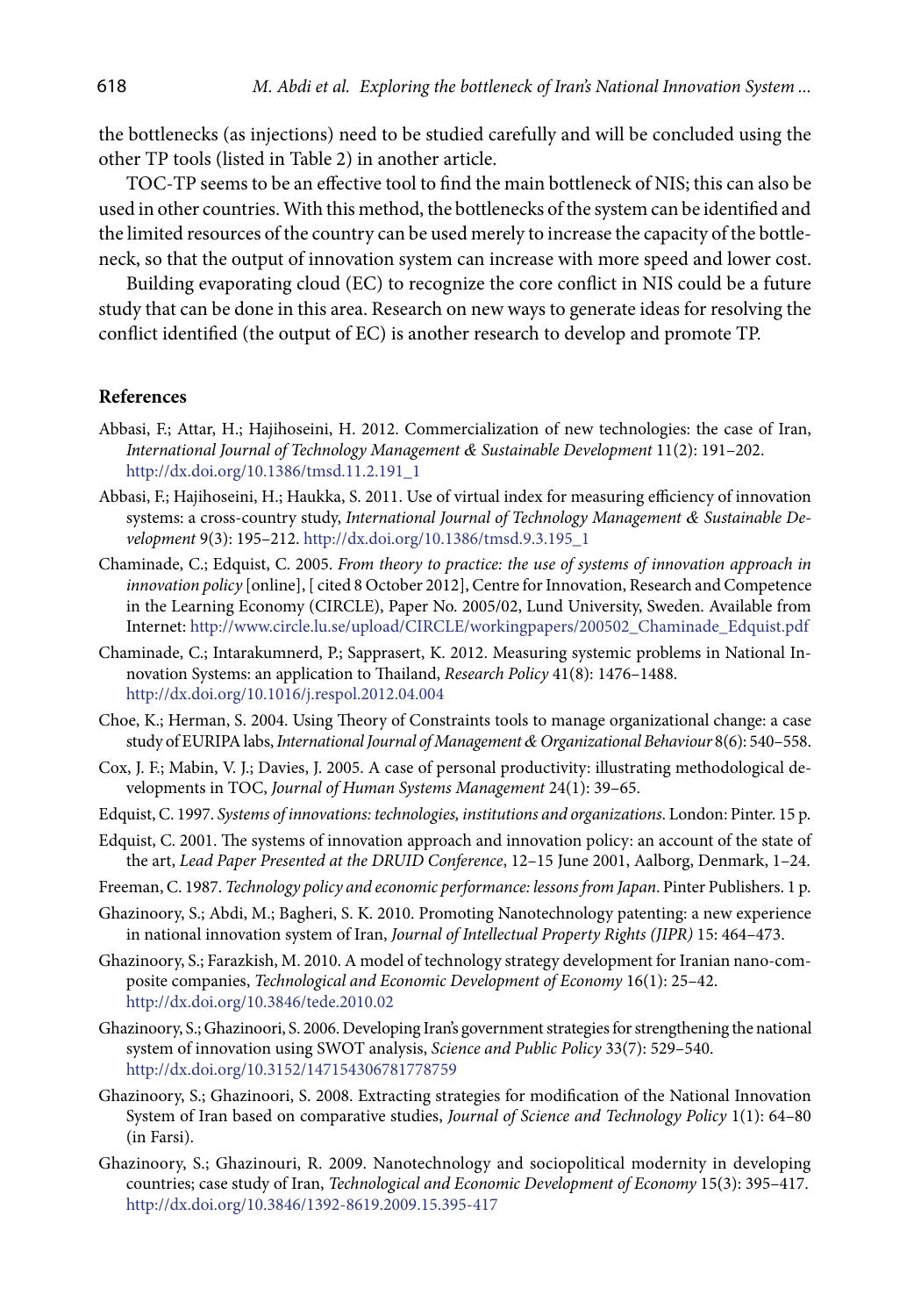- Ghazinoory, S.; Heydari, E. 2008. [Potential impacts of nanotechnology development in Iran](http://scholar.google.com/citations?view_op=view_citation&hl=en&user=c8sKB5kAAAAJ&citation_for_view=c8sKB5kAAAAJ:UeHWp8X0CEIC), *Technology and Society Magazine* 27(4): 37–44.<http://dx.doi.org/10.1109/MTS.2008.930886>
- Ghazinoory, S.; Soofi, A. 2012. Modifying BSC for national nanotechnology development: an implication for "social capital" role in NIS theory, *Technological and Economic Development of Economy* 18(3): 487–503. <http://dx.doi.org/10.3846/20294913.2012.707630>
- [Goldratt](http://www.amazon.com/Eliyahu-M.-Goldratt/e/B000APWH4C/ref=ntt_athr_dp_pel_1), E. M. 1994. *It's not luck*. The North River Press. 12 p.
- Hajihoseini, H.; Mohammadi, M.; Abbasi, F.; Elyasi, M. 2011. Analysis of Iranian innovation system's governance based on innovation policy making cycle, *Journal of Science and Technology Policy* 4(1): 33–48 (in Farsi).
- Janszen, F. H. A.; Degenaars, G. H. 1998. A dynamic analysis of the relations between the structure and the process of National Systems of Innovation using computer simulation: the case of the Dutch biotechnological sector, *[Research Policy](http://www.sciencedirect.com/science/journal/00487333)* 27(1): 37–54. [http://dx.doi.org/10.1016/S0048-7333\(98\)00023-7](http://dx.doi.org/10.1016/S0048-7333(98)00023-7)
- Kim, S.; Mabin, V. J.; Davies, J. 2008. The theory of constraints thinking processes: retrospect and prospect, *International Journal of Operations & Production Management* 28(2): 155–184. <http://dx.doi.org/10.1108/01443570810846883>
- Lee, J. D.; Park, C. 2006. Research and development linkages in a national innovation system: factors affecting success and failure in Korea, *Technovation* 26(9): 1045–1054. <http://dx.doi.org/10.1016/j.technovation.2005.09.004>
- Lee, T. L.; Tunzelmann, N. V. 2005. A dynamic analytic approach to national innovation systems: the IC industry in Taiwan, *[Research Policy](http://www.sciencedirect.com/science/journal/00487333)* [34\(4\):](http://www.sciencedirect.com/science?_ob=PublicationURL&_tockey=%23TOC%235835%232005%23999659995%23596202%23FLA%23&_cdi=5835&_pubType=J&view=c&_auth=y&_acct=C000050221&_version=1&_urlVersion=0&_userid=10&md5=98ce813e8ef6642c70532f0f44189aad) 425–440. <http://dx.doi.org/10.1016/j.respol.2005.01.009>
- Mabin, V. 1999. Goldratt's Theory of Constraints "Thinking Processes": a systems methodology linking soft with hard, in *Proc. of the 17th International Conference of the System Dynamics Society and 5th Australian and New Zealand Systems Conference*, 20–23 July 1999, Wellington, New Zealand.
- Mani, S. 2004. *A national system of innovation in the making: an analysis of the role of government with respect to promoting domestic innovations in the manufacturing sector of Iran* [online], [cited 7 August 2012]. United Nations University, Institute for New Technologies, Netherlands. Available from Internet:<http://www.intech.unu.edu/publications/discussion-papers/2004-12.pdf>
- Manteqi, M.; Hasani, A.; Boushehri, A. 2010. Identifying the policy making challenges in the National Innovation System of Iran, *Journal of Science and Technology Policy* 2(3): 87–102 (in Farsi).
- Mirblook, A.; Rezaee, R.; Mousavi, R. 2008. Comparative study of NIS in Iran and other countries, *Journal of Management and Human Resource in Oil Industry* 2(3): 32–66 (in Farsi).
- Molanezhad, M. 2010. A brief review of science and technology and SMEs development in I.R. Iran, *The Inter-Sessional Panel of the United Nations Commission on Science and Technology for Development*, 15–17 December 2010, Geneva, Switzerland.
- Nasierowski, W.; Arcelus, F. J. 2003. On the efficiency of national innovation systems, *[Socio-Economic](http://www.sciencedirect.com/science/journal/00380121) [Planning Sciences](http://www.sciencedirect.com/science/journal/00380121)* 37(3): 215–234. [http://dx.doi.org/10.1016/S0038-0121\(02\)00046-0](http://dx.doi.org/10.1016/S0038-0121(02)00046-0)
- OECD 1999. *Managing National Innovation Systems* [online], [cited 8 April 2012]*.* Organization for Economic Co-operation and Development Publications. 36 p. Available from Internet: http://echo. iat.sfu.ca/library/oecd99\_managing\_National\_IS.pdf.
- Polenakovik, R.; Pinto, R. 2010. The National Innovation System and its relation to small enterprises: the case of the Republic of Macedonia, *World Review Science, Technology and Sustainable Development* 7(1): 91–107.
- Porter, M. E.; Stern, S. 2002. *National innovative capacity*. The Global Competitiveness Report 2001–2002 (World Economic Forum). Oxford University Press, 102–119.
- Rahman, S. 2002. The theory of constraints: thinking process approach to developing strategies in supply chains, *International Journal of Physical Distribution and Logistics Management* 32(10): 809–828. <http://dx.doi.org/10.1108/09600030210455429>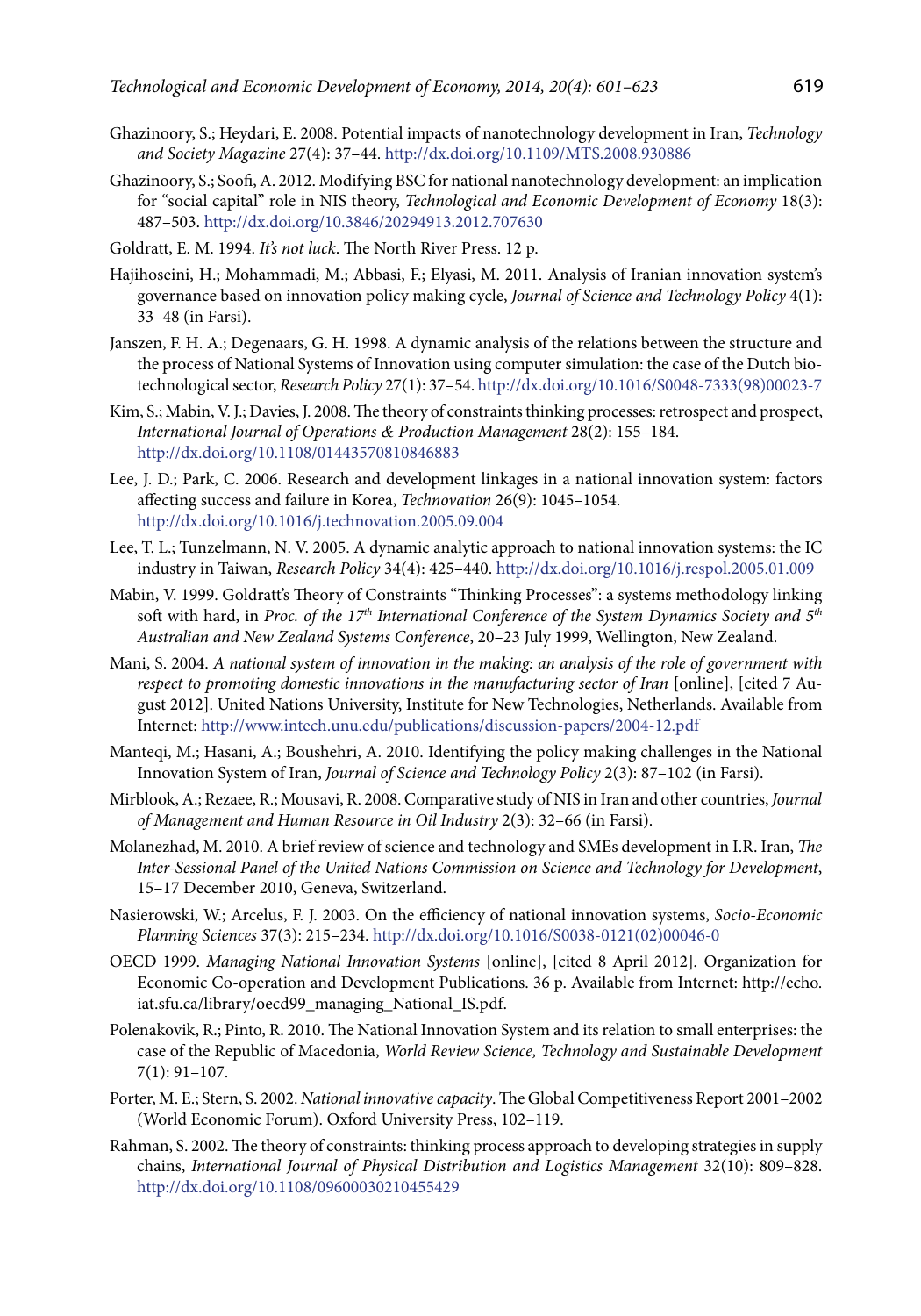- Rothwell, R. 1994. Towards the fifth-generation Innovation Process, *International Marketing Review* 11(1): 7–31. <http://dx.doi.org/10.1108/02651339410057491>
- Sharif, N. 2006. Emergence and development of the National Innovation Systems concept, *[Research Policy](http://www.sciencedirect.com/science/journal/00487333)* [35\(5](http://www.sciencedirect.com/science?_ob=PublicationURL&_tockey=%23TOC%235835%232006%23999649994%23624026%23FLA%23&_cdi=5835&_pubType=J&view=c&_auth=y&_acct=C000050221&_version=1&_urlVersion=0&_userid=10&md5=05f78151d27b22079604193555097e70)): 745–766.<http://dx.doi.org/10.1016/j.respol.2006.04.001>
- Shoemaker, T. E.; Reid, R. A. 2005. Applying the TOC Thinking Process: a case study in the government sector, *Human Systems Management* 24: 21–37.
- Soltani, B. 2004. Research and technology in Iran's NIS, *51th Symposium of Research and Scientific Centers and Universities in Iran,* Tehran, Iran (in Farsi).
- Soofi, A. S.; Ghazinoory, S. 2013. S*cience and Innovations in Iran: development, progress, and challenges*. Palgrave Macmillan press. 83 p.<http://dx.doi.org/10.1057/9781137030108>
- Woolthuis, R. K.; Lankhuizen, M.; Gilsing, V. 2005. A system failure framework for innovation policy design, *Technovation* 25(6): 609–619. <http://dx.doi.org/10.1016/j.technovation.2003.11.002>

### **Appendix I**

#### Main problems and root problems of Iran's NIS

| Category                          | Main problems (from the documents)                                                                                                                                                                                                                                                                                                                                                                                                                                                                                                                                                                                                                                                                                                        | Root problems (focus group)                                                                                                                                                                                                                                                                                                                                                                                                                     |
|-----------------------------------|-------------------------------------------------------------------------------------------------------------------------------------------------------------------------------------------------------------------------------------------------------------------------------------------------------------------------------------------------------------------------------------------------------------------------------------------------------------------------------------------------------------------------------------------------------------------------------------------------------------------------------------------------------------------------------------------------------------------------------------------|-------------------------------------------------------------------------------------------------------------------------------------------------------------------------------------------------------------------------------------------------------------------------------------------------------------------------------------------------------------------------------------------------------------------------------------------------|
| Policy formulation                | 1-1 The lack of a centralized institution responsible for<br>policy-making in science, technology and innovation<br>in the country.<br>1-2 Non-Separation of duties between institutions<br>in NIS.<br>1-3 Non-Determination of priorities in science,<br>technology and innovation in the country.<br>1-4 The lack of a proper system for monitoring<br>and evaluating in science, technology and innovation<br><i>activities in the country.</i><br>1-5 Lack of mechanisms for obtaining feedback<br>and learning from the system of science, technology<br>and innovation policies implementation.<br>1-6 Incomplete data and Information related to<br>the indicators assessing the science, technology<br>and innovation activities. | V1: The lack of a centralized<br>institution responsible for policy-<br>making in science, technology and<br>innovation in the country.<br>V2: The lack of a proper system<br>for monitoring and evaluating in<br>science, technology and innovation<br>activities in the country.                                                                                                                                                              |
| Facilitating and<br>financing R&D | 2-1 Lack of legal, cultural and structural<br>infrastructure, required for the support<br>of intellectual property.<br>2-2 Non-Prediction of the required mechanisms<br>for valuing and exchanging intangible assets.<br>2-3 The method of announcement in registration<br>of the patents rather than examination method.<br>2-4 Inappropriate division of intellectual property<br>affairs (the lack of focus on the executive branch)<br>in the country.<br>2-5 Excessive reliance on government sources for<br>financing the research and technology.<br>2-6 Lack of diversity in income sources of universities<br>and research institutes.<br>2-7 Research and researcher's intense concentration<br>in Tehran.                      | V3: Complexity of regulations<br>governing research and technology.<br>V4: Lack of legal, cultural and<br>structural infrastructure, required for<br>the support of intellectual property.<br>V5: Non-recognition of the main<br>priorities in directing research and<br>technological activities.<br>V6: Excessive reliance on<br>government sources for financing<br>the research and technology.<br>V7: Low share of Iran's R&D from<br>GDP. |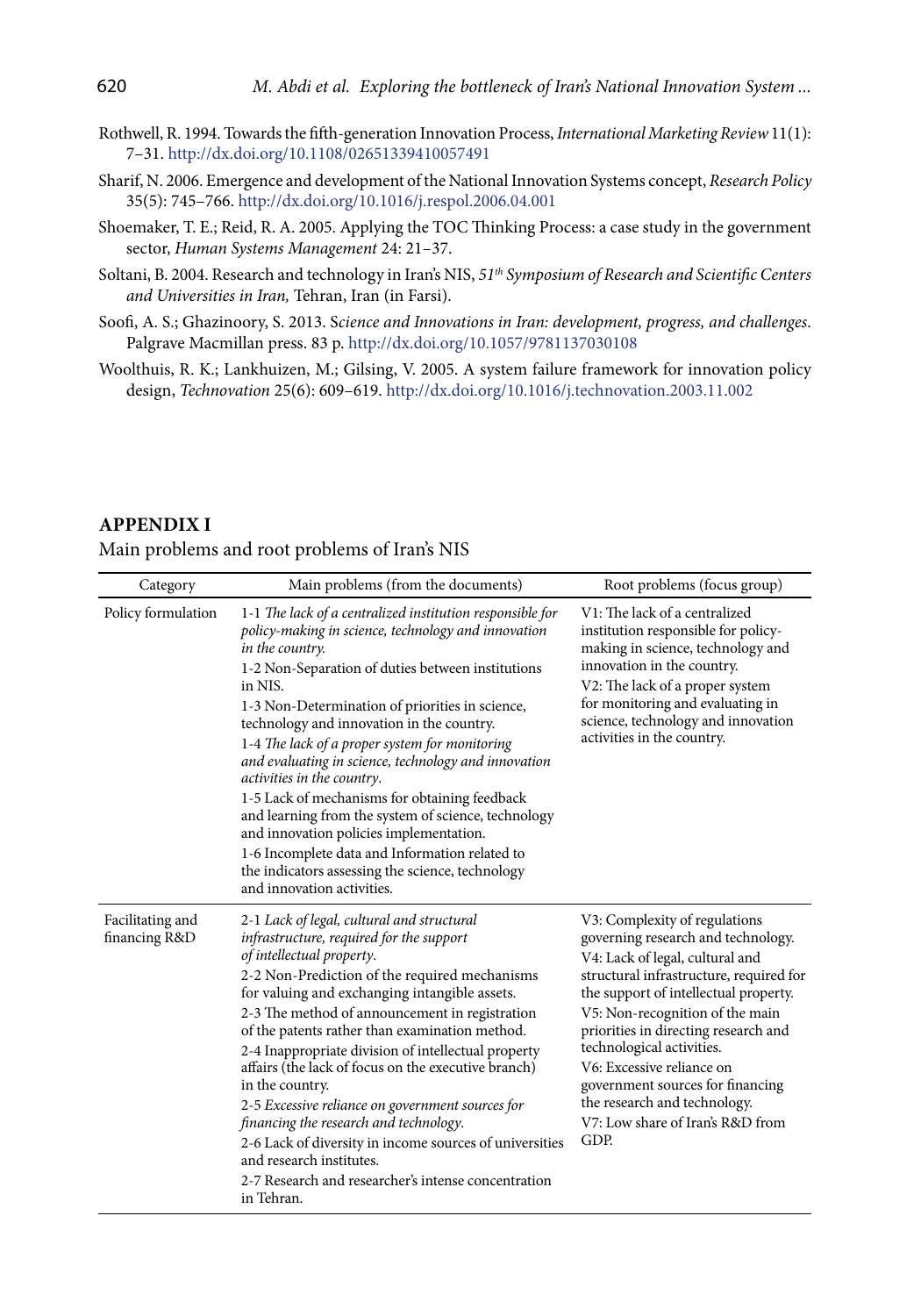| Continued Appendix I |
|----------------------|

| Category                                          | Main problems (from the documents)                                                                                                                                                                     | Root problems (focus group)                                                                                                                                                                                           |  |
|---------------------------------------------------|--------------------------------------------------------------------------------------------------------------------------------------------------------------------------------------------------------|-----------------------------------------------------------------------------------------------------------------------------------------------------------------------------------------------------------------------|--|
|                                                   | 2-8 Low share of Iran's R&D from GDP.<br>2-9 Inadequate financial resources for technology<br>and research.                                                                                            |                                                                                                                                                                                                                       |  |
|                                                   | 2-10 Non-recognition of the main priorities in directing<br>research and technological activities.                                                                                                     |                                                                                                                                                                                                                       |  |
|                                                   | 2-11 Lack of financial resources distribution<br>commensurate with the missions.<br>2-12 Lack of financial and policy mechanisms focused<br>on the demand side.                                        |                                                                                                                                                                                                                       |  |
|                                                   | 2-13 Lack of coordination in the allocation of financial<br>resources to technology and research at the national<br>level.                                                                             |                                                                                                                                                                                                                       |  |
|                                                   | 2-14 Lack of incentive mechanisms to lead foreign<br>investment towards priorities of technology.                                                                                                      |                                                                                                                                                                                                                       |  |
|                                                   | 2-15 Investment in low and medium-tech industries.                                                                                                                                                     |                                                                                                                                                                                                                       |  |
|                                                   | 2-16 Complexity of regulations governing research<br>and technology.                                                                                                                                   |                                                                                                                                                                                                                       |  |
|                                                   | 2-17 The lack of a defined economic system in support<br>of research activities.                                                                                                                       |                                                                                                                                                                                                                       |  |
|                                                   | 2-18 Weakness of state institutions in forming the<br>mechanisms responsible for the development of<br>venture capitals.                                                                               |                                                                                                                                                                                                                       |  |
|                                                   | 2-19 The lack of a sensible and legal relation between<br>patents and R&D centres.                                                                                                                     |                                                                                                                                                                                                                       |  |
|                                                   | 2-20 Outdated national standards that do not match<br>the international standards.                                                                                                                     |                                                                                                                                                                                                                       |  |
| Performing R&D                                    | 3-1 Low number of specialized R&D units<br>in the country.<br>3-2 The limited number of researchers in relation to                                                                                     | V8: Low number of specialized<br>R&D units in the country.<br>V9: Lack of necessary and enough                                                                                                                        |  |
|                                                   | the population (especially in industrial sector).<br>3-3 The scarcity of research activities in private sector.                                                                                        | incentives to increase the share of<br>private sector in research.                                                                                                                                                    |  |
|                                                   | 3-4 Lack of necessary and enough incentives to increase<br>the share of private sector in research.<br>3-5 The High share of government sector in R&D and                                              | V10: The lack of commercialization<br>and business view in the managers<br>of research centres (especially in                                                                                                         |  |
|                                                   | innovative activities.<br>3-6 The lack of commercialization and business view<br>in the managers of research centres (especially in<br>governmental).                                                  | governmental).                                                                                                                                                                                                        |  |
|                                                   | 3-7 Lack of appropriate mechanisms and incentives to<br>pursue research achievements.                                                                                                                  |                                                                                                                                                                                                                       |  |
|                                                   | 3-8 Lack of process management at universities and<br>institutes of higher education and research to create<br>scientific competitions.                                                                |                                                                                                                                                                                                                       |  |
| Promotion of<br>human resource<br>development and | 4-1 Aggregation of the roles of the investor, manager,<br>standard-maker, and evaluator of the higher education<br>all of which are played by the government.                                          | V11: Inappropriateness of some<br>of the goals and the content of<br>educational system with national                                                                                                                 |  |
| mobility                                          | 4-2 Not prevailing the systematic view in defining<br>academic fields.<br>4-3 Weakness and failure of human resource<br>management (recruiting, training, distribution,<br>promotion and maintenance). | requirements (particularly the lack<br>of prospect for training skilled<br>people in new technologies).<br>V12: Aggregation of the roles of<br>the investor, manager, standard-<br>maker, and evaluator of the higher |  |
|                                                   | 4-4 The lack of independent validation institutions<br>(lack of specific processes for validation of research<br>institutions).                                                                        | education all of which are played<br>by the government.                                                                                                                                                               |  |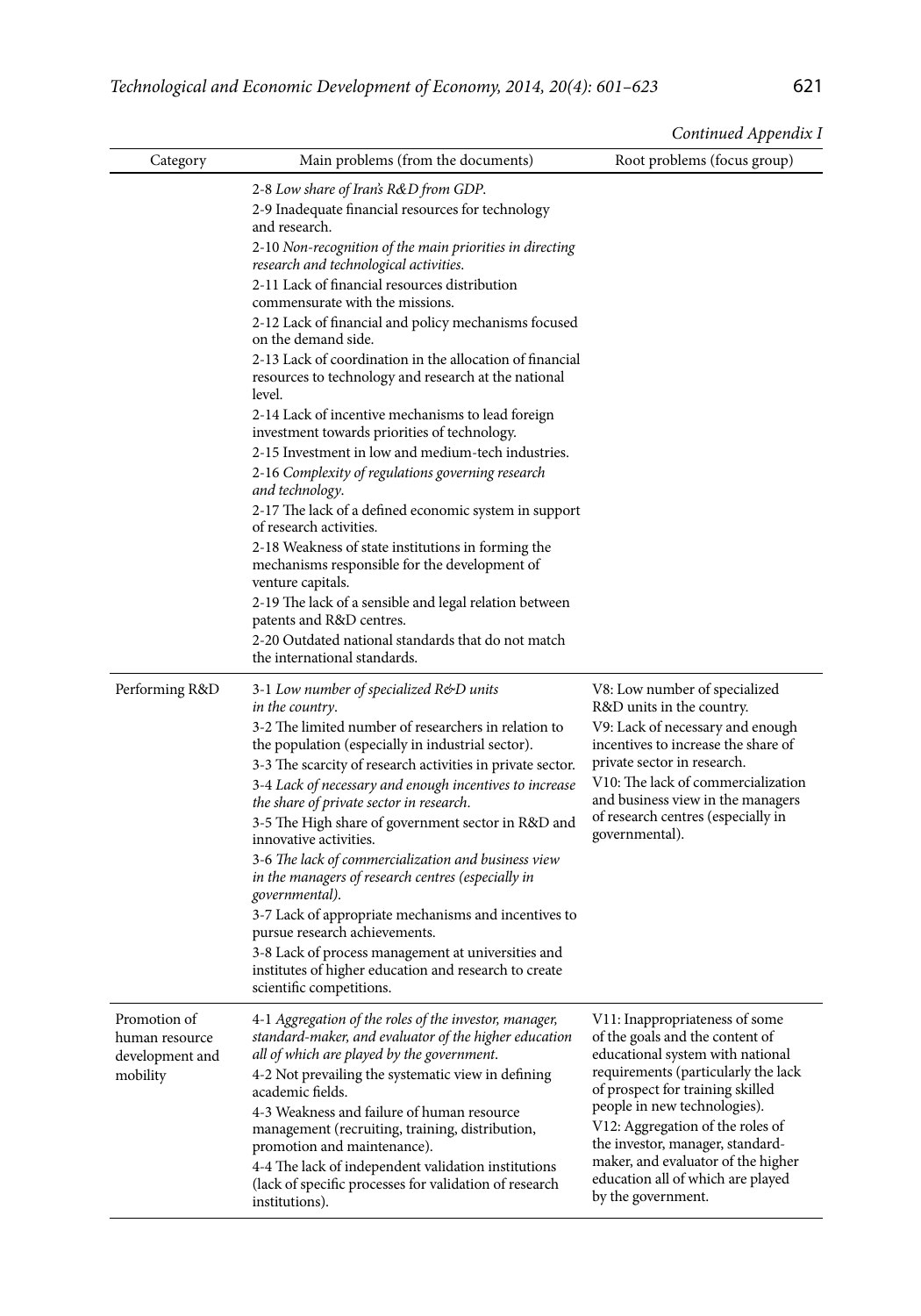| Continued Appendix I |  |
|----------------------|--|

| Category                                          | Main problems (from the documents)                                                                                                                                                                                                                                                                                                                                                                                                                                                                                                                                                                                                                                                                                                                                                                                                                                                                                                                                                                                                                          | Root problems (focus group)                                                                                                                                                                                                                                                                                                                                                                                                                                                                                                                                     |
|---------------------------------------------------|-------------------------------------------------------------------------------------------------------------------------------------------------------------------------------------------------------------------------------------------------------------------------------------------------------------------------------------------------------------------------------------------------------------------------------------------------------------------------------------------------------------------------------------------------------------------------------------------------------------------------------------------------------------------------------------------------------------------------------------------------------------------------------------------------------------------------------------------------------------------------------------------------------------------------------------------------------------------------------------------------------------------------------------------------------------|-----------------------------------------------------------------------------------------------------------------------------------------------------------------------------------------------------------------------------------------------------------------------------------------------------------------------------------------------------------------------------------------------------------------------------------------------------------------------------------------------------------------------------------------------------------------|
|                                                   | 4-5 Inappropriateness of some of the goals and<br>the content of educational system with national<br>requirements (particularly the lack of prospect<br>for training skilled people in new technologies).<br>4-6 Disarrangement of Theses and Dissertations<br>for economic, social and technical needs of the<br>country.<br>4-7 The lack of attention to reinforce the research and<br>innovation morale in educational system.                                                                                                                                                                                                                                                                                                                                                                                                                                                                                                                                                                                                                           |                                                                                                                                                                                                                                                                                                                                                                                                                                                                                                                                                                 |
| Promotion of<br>technological<br>entrepreneurship | 5-1 Educational system's insistence upon transferring<br>knowledge instead of creating areas of invention<br>and innovation.<br>5-2 Lack of entrepreneurial morale among students,<br>besides offering specialized trainings.<br>5-3 The lack of Defined communication between<br>R&D centres and commercial enterprises for<br>commercializing the technologies.<br>5-4 The Lack of business and management<br>knowledge among the managers of knowledge-based<br>companies.<br>5-5 The Weakness of institutions that offer specialized<br>consulting to the newly established firms.<br>5-6 Absence of institutions for technological and<br>financial and venture capital for entrepreneurs.<br>5-7 Lack of sufficient experience in the field of venture<br>capital.<br>5-8 The pale presence of incubators in Iran's economy.<br>5-9 Bureaucratic atmosphere prevailing in the country's<br>R&D centres and universities about innovative activities<br>inconsistent with the entrepreneurial morale.<br>5-10 Obstacles in the tax law and labour law. | V13: Educational system's insistence<br>upon transferring knowledge instead<br>of creating areas of invention and<br>innovation.<br>V14: Bureaucratic atmosphere<br>prevailing in the country's R&D<br>centers and universities about<br>innovative activities inconsistent<br>with the entrepreneurial morale.<br>V15: Absence of institutions for<br>technological and financial and<br>venture capital for entrepreneurs.                                                                                                                                    |
| Technology<br>diffusion                           | 6-1 Lack of mechanisms to facilitate the diffusion of<br>technology (including a strong system of intellectual<br>property and laws to facilitate technology diffusion).<br>6-2 The lack of licensing and technology transfer<br>centres at universities and R&D institutions.<br>6-3 The lack of strong Publishers that can have<br>international participations.<br>6-4 The Lack of effective policies and tax incentives<br>for technology transfer and diffusion.<br>6-5 Limited number of systems to monitor<br>implementation, evaluation and Audit of technology.<br>6-6 Absence of clusters and networks of scientific,<br>industrial and technological research.<br>6-7 Lack of proper communication among the active<br>scientific research institutes in the country.<br>6-8 Lack of effective monitoring of technologies<br>appropriate to the national needs.<br>6-9 Disharmony and parallel work in the field<br>of technology transfer and development at the<br>national level.                                                             | V16: Very limited familiarity of<br>national policy makers and experts<br>with the concept and the importance<br>of technology diffusion in innovation<br>system.<br>V17: Weak international<br>communications in scientific,<br>research and education outputs.<br>V18: Absence of clusters and<br>networks of scientific, industrial<br>and technological research.<br>V19: Lack of mechanisms to<br>facilitate the diffusion of technology<br><i>(including a strong system of</i><br>intellectual property and laws to<br>facilitate technology diffusion). |